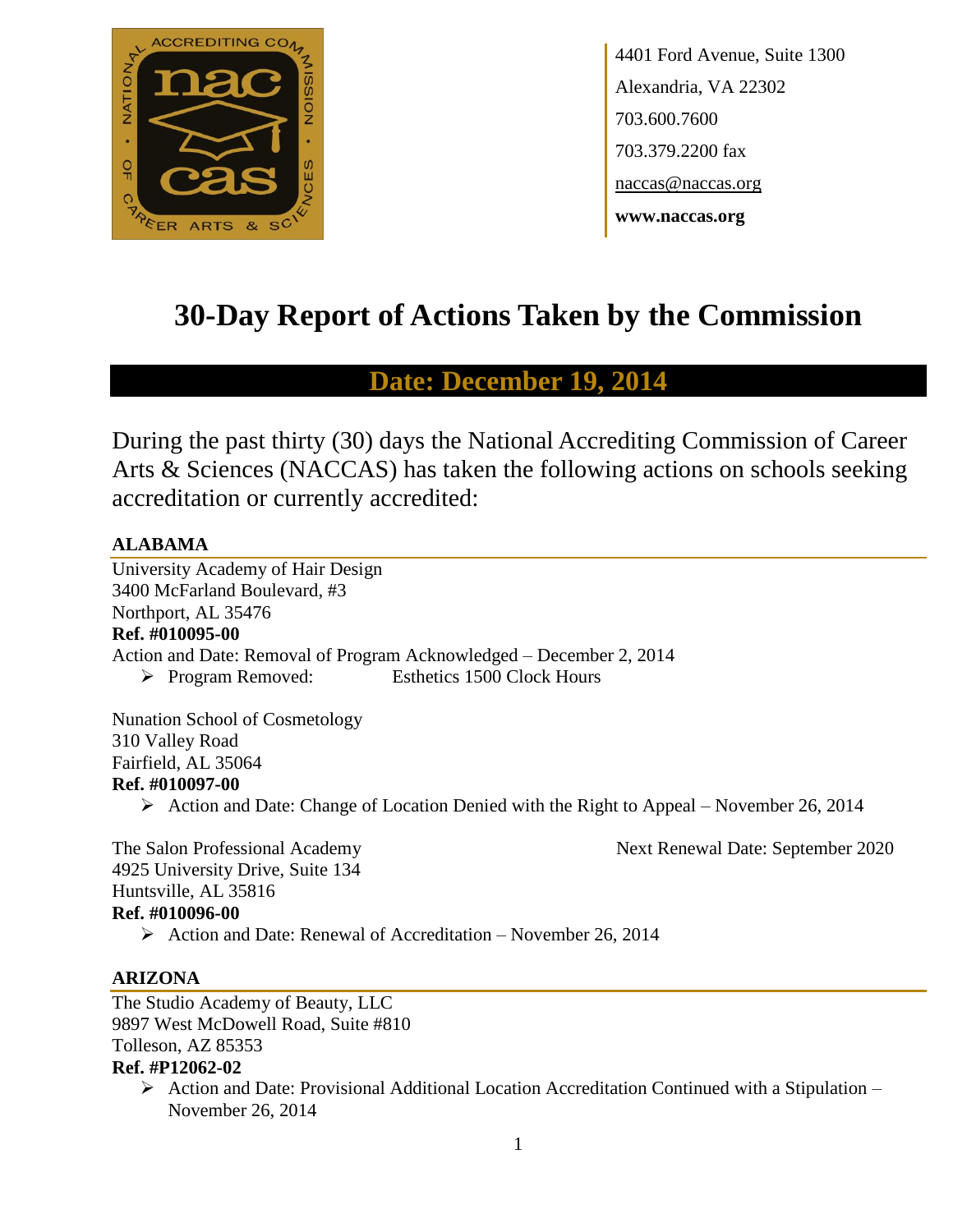#### **ARKANSAS**

Imagine-Paul Mitchell Partner School 4201 East McCain Boulevard North Little Rock, AR 72201

#### **Ref. #013034-00**

- Action and Date: Non-Substantive Change of Official Contact Acknowledged December 16, 2014
- Previous Contact Information: Matthew Smith 3030 William Periera Drive Norman, OK 73032
- New Contact Information George Brunt 5590 Canyon Wood Idaho Falls, ID 83406

Pine Bluff, AR **Ref. #013073-00**

New Beginnings Beauty Academy Next Renewal Date: September 2017<br>1609 West 26<sup>th</sup> Street Previous Ref. #112035-00 Previous Ref. #I12035-00

 $\triangleright$  Action and Date: Initial Accreditation Granted – November 26, 2014

Park West Beauty School Previous Ref. #A43044-05

220 West Main Street Blytheville, AR 72315 **Ref. #P43044-05**

Action and Date: Provisional Additional Location Accreditation Granted – November 26, 2014

#### **CALIFORNIA**

Newberry School of Beauty 16852 Devonshire Street Granada Hills, CA 91344 **Ref. #014085-00**

- Action and Date: Non-Substantive Change of Crossover Program December 10, 2014
- New Program: Barber Crossover 400 Clock Hours

Rosemead Beauty School 955 South Glendora Avenue West Covina, CA 91790 **Ref. #A14097-01**

> $\triangleright$  Action and Date: Initial Accreditation for Additional Location Granted with Stipulations – November 26, 2014

Oceanside College of Beauty 1575 South Coast Highway Oceanside, CA 92054 **Ref. #014117-00**

 $\triangleright$  Removal of Programs Acknowledged – December 10, 2014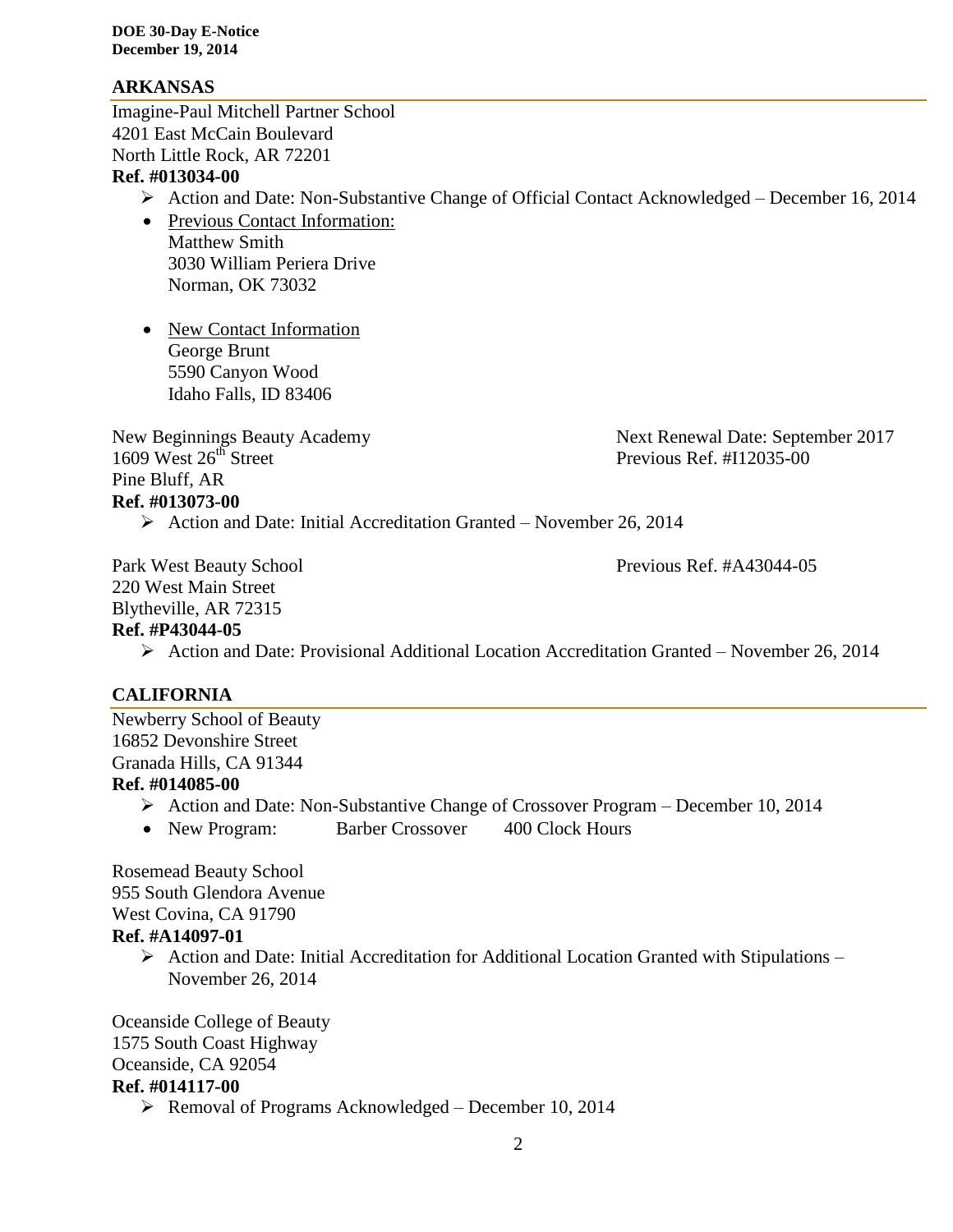| Programs Removed: Teacher Trainee                                                                                                                                     | Manicurist<br>Brush Up |                 | 600 Clock Hours<br>500 Clock Hours<br>240 Clock Hours                                                                          |
|-----------------------------------------------------------------------------------------------------------------------------------------------------------------------|------------------------|-----------------|--------------------------------------------------------------------------------------------------------------------------------|
| <b>American Beauty College</b><br>646 South Sunset Avenue<br>West Covina, CA 91790                                                                                    |                        |                 |                                                                                                                                |
| Ref. #014142-00                                                                                                                                                       |                        |                 |                                                                                                                                |
|                                                                                                                                                                       |                        |                 | $\triangleright$ Action and Date: Change of Control Approved (Met Stipulation) – November 26, 2014                             |
| Previous Ownership:<br>٠                                                                                                                                              |                        |                 |                                                                                                                                |
| Cert Institute of Cosmetology, LLC                                                                                                                                    |                        | 100%            |                                                                                                                                |
| Ms. Carole Stephenson                                                                                                                                                 |                        |                 | 50%                                                                                                                            |
| Ms. Tanya Rhiner                                                                                                                                                      |                        |                 | 50%                                                                                                                            |
| New Ownership:<br>٠                                                                                                                                                   |                        |                 |                                                                                                                                |
| Cert Institute of Cosmetology, LLC                                                                                                                                    |                        | 100%            |                                                                                                                                |
| Ms. Juana Roman                                                                                                                                                       |                        |                 | 100%                                                                                                                           |
| <b>Bridges Beauty College</b><br>16515 Mojave Drive<br>Victorville, CA 92395<br>Ref. #014180-00<br>December 16, 2014<br>New Program: Barber Crossover for Cosmetology |                        |                 | $\triangleright$ Action and Date: Non-Substantive Change for Crossover Program Approved (Met Stipulation) –<br>400 Clock Hours |
| <b>Bridges Beauty College</b><br>16515 Mojave Drive<br>Victorville, CA 92395<br>Ref. #014180-00                                                                       |                        |                 | $\triangleright$ Action and Date: Non-Substantive Change for Crossover Program Approved (Met Stipulation) –                    |
| December 16, 2014                                                                                                                                                     |                        |                 |                                                                                                                                |
| • Cosmetology Crossover for Barber                                                                                                                                    |                        |                 | 400 Clock Hours                                                                                                                |
| Colleen O'Hara's Beauty Academy<br>109 West $4th$ Street<br>Santa Ana, CA 92701<br>Ref. #014231-00<br>New Program: Barber Crossover<br>$\bullet$                      |                        | 400 Clock Hours | $\triangleright$ Action and Date: Non-Substantive Change of Crossover Program – December 11, 2014                              |
| Asian American International Beauty College<br>7871 Westminster Boulevard<br>Westminster, CA 93683<br>Ref. #014319-00                                                 |                        |                 |                                                                                                                                |

Action and Date: Implement Decision of the Appeal Panel (Appeal Granted) – November 26, 2014

International School of Beauty, Inc. 72-261 Highway 111, Suite 121 B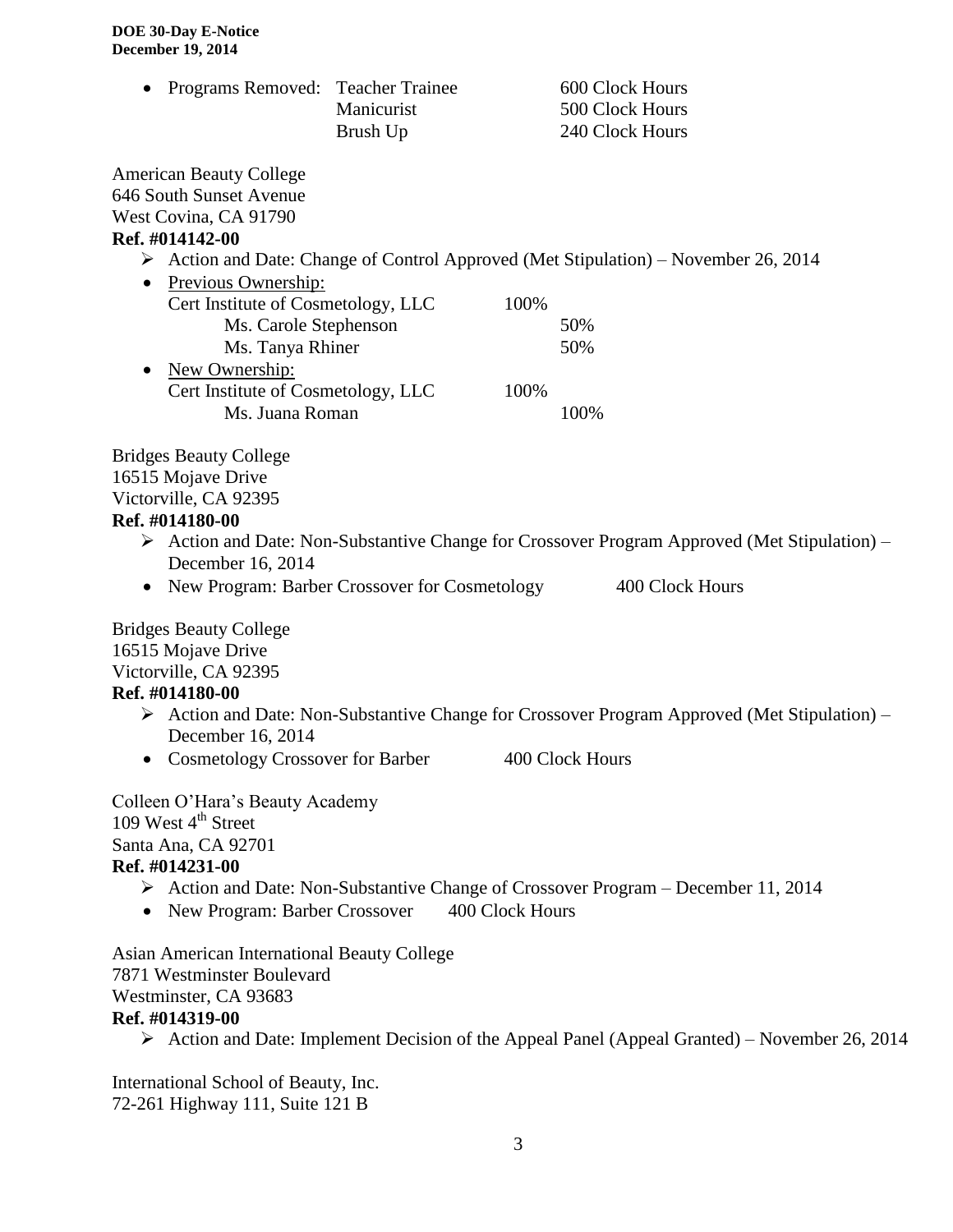Palm Desert, CA 92260 **Ref. #014331-00**

- Action and Date: Non-Substantive Addition of Continuing Education Class December 10, 2014
- Program: Advanced Hair Color Certification Program 80 Clock Hours

International School of Beauty, Inc.

81-695 Highway 111, Suite 1

Indio, CA 92201

## **Ref. #B14331-01**

- Action and Date: Non-Substantive Addition of Continuing Education Class December 10, 2014
- Program: Advanced Hair Color Certification Program 80 Clock Hours

Academy of Esthetics and Cosmetology

1242 San Fernando Road

San Fernando, CA 91340

## **Ref. #014343-00**

- Action and Date: Non-Substantive Change for Crossover Program Approved (Met Stipulation) December 16, 2014
- Cosmetology Crossover for Barber 400 Clock Hours

Academy of Esthetics and Cosmetology 1242 San Fernando Road

San Fernando, CA 91340

## **Ref. #014343-00**

- $\triangleright$  Action and Date: Non-Substantive Change for Crossover Program Approved (Met Stipulation) December 16, 2014
- New Program: Barber Crossover for Cosmetology 400 Clock Hours

Paul Mitchell The School Modesto

3100 McHenry Avenue

Modesto, CA 95350

## **Ref. #014359-00**

- $\triangleright$  Action and Date: Non-Substantive Change of Name Approved (Met Stipulation) December 15, 2014
- Previous Name of Institution: S.I.C.E Paul Mitchell Partner School
- New Name of Institution: Paul Mitchell The School Modesto

The Real Barbers College 528 West Lincoln Avenue Anaheim, CA 92508 **Ref. #014369-00**

 $\triangleright$  Action and Date: Implement Decision of the Appeal Panel (Appeal Granted) – November 26, 2014

The Real Barbers College

528 West Lincoln Avenue

Anaheim, CA 92508

## **Ref. #014369-00**

- Action and Date: Non-Substantive Change of Alternate Name Acknowledged December 10, 2014
- Previous Alternate Names: A Real Beauty College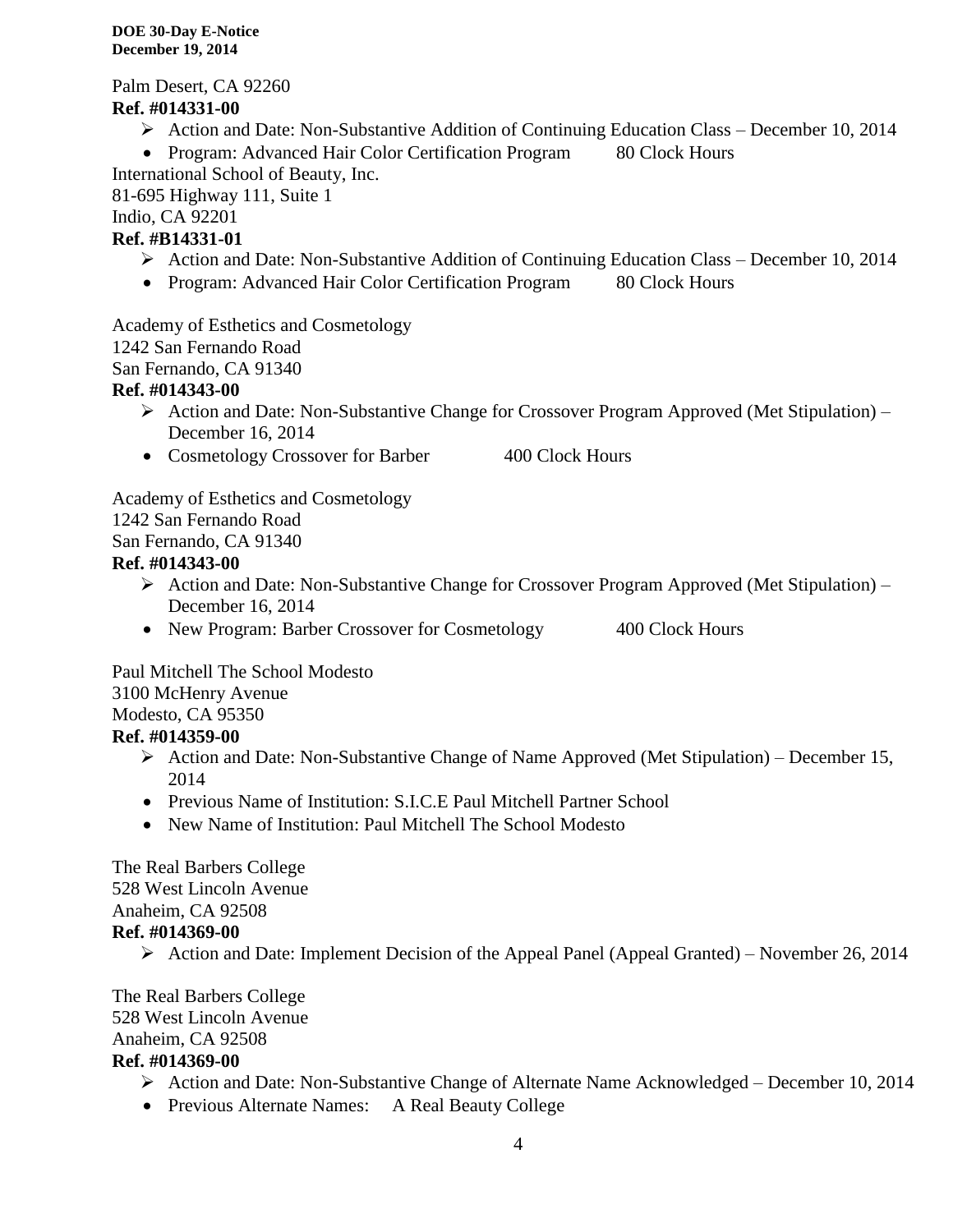|                          | The Real Barber College |  |
|--------------------------|-------------------------|--|
| • New Alternate Name:    | The Real Barber College |  |
| The Real Barbers College |                         |  |
| 528 West Lincoln Avenue  |                         |  |

Anaheim, CA 92508

#### **Ref. #014369-00**

- Action and Date: Non-Substantive Change Contact Information Update Acknowledged December 2, 2014
- Previous Contact Information: Carlos Sanchez, 528 West Lincoln Avenue, Anaheim, CA 92805
- New Contact Information: Michael Souza, 451 West Lincoln Avenue #100, Anaheim, CA 92805

The Real Barbers College 528 West Lincoln Avenue Anaheim, CA 92508

#### **Ref. #014369-00**

- Action and Date: Non-Substantive to Substantive Change in Organizational Structure Approved (Met Stipulation) – December 16, 2014
- Previous Ownership: The Real Barbers, Inc. 100% Augustine Souza 100% • New Ownership: The Real Barbers, Inc. 100% Augustine Souza Living Trust 100%

The Real Barbers College

528 West Lincoln Avenue

Anaheim, CA 92508

#### **Ref. #014369-00**

- $\triangleright$  Action and Date: Non-Substantive Change of Ownership Acknowledged with a Stipulation– December 16, 2014
- Previous Ownership: The Real Barbers, Inc. 100% Augustine Souza Living Trust 100%

• New Ownership:

The Real Barbers, Inc.

| $\mathfrak{m}$ baroon, $\mathfrak{m}$ .     |     |
|---------------------------------------------|-----|
| <b>Augustine Souza Living Trust</b><br>100% |     |
| Michael A Souza (trust beneficiary)         | 25% |
| Patrick H. Souza (trust beneficiary)        | 25% |
| Trudi Souza (trust beneficiary)             | 25% |
| Joanne Limperio (trust beneficiary          | 25% |

Hinton Barber and Beauty College 1800 Springs Road Vallejo, CA 94591 **Ref. #014386-00**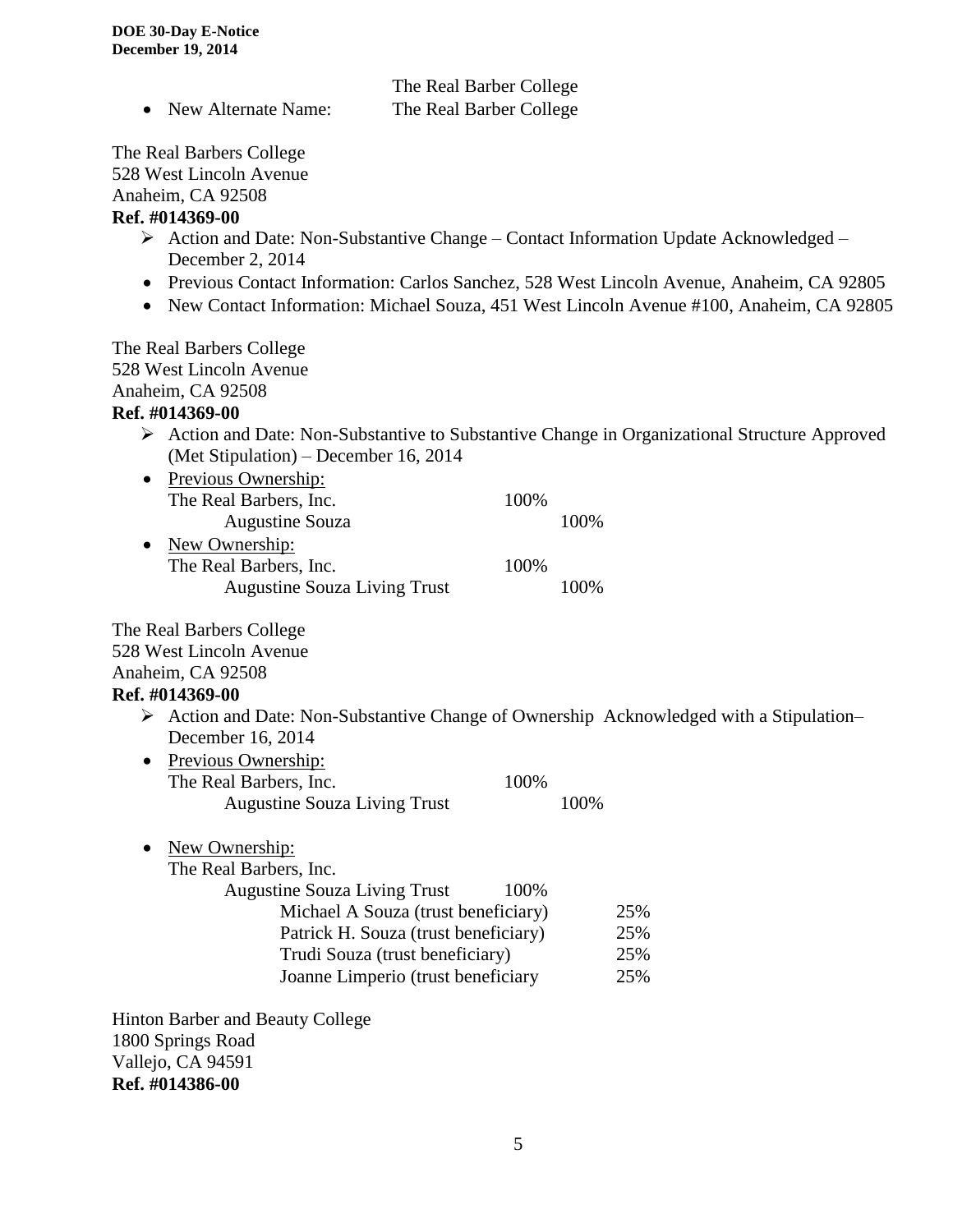- Action and Date: Non-Substantive Change of Name Approved (Met Stipulation) December 15, 2014
- Previous Name: Hinton Barber College
- New Name of Institution: Hinton Barber and Beauty College
- New Alternate Names: Hinton Barber College Hinton Beauty College

San Francisco College of Cosmetology Next Renewal Date: September 2019

2075 Mission Street San Francisco, CA 94110 **Ref. #014387-00**

 $\triangleright$  Action and Date: Renewal of Accreditation – November 26, 2014

The Cosmo Factory Cosmetology Academy 131-B Front Street

Santa Cruz, CA 95060

## **Ref. #014389-00**

- $\triangleright$  Action and Date: Non-Substantive Change in Program Length Acknowledged With a Stipulation December 10, 2014
- Previous Program Information: Esthetics 600 Clock Hours
- New Program Information: Esthetics 750 Clock Hours

W Academy of Salon and Spa Next Renewal Date: May 2018

520 San Ramon Valley Boulevard

#### Danville, CA 94526

## **Ref. #014390-00**

 Action and Date: Institution Removed from Monitoring for Accreditation Standards and Criteria; Change of Location Visit Acknowledged and Renewal of Accreditation – November 26, 2014

## **CONNECTICUT**

Paul Mitchell The School Danbury 2 National Place Danbury, CT 06810 **Ref. #016004-00**

- Action and Date: Non-Substantive Change of Name & Addition of Alternate Names Acknowledged – December 10, 2014
- Previous Name of Institution: Paul Mitchell The School
- New Name of Institution: Paul Mitchell The School Danbury
- Alternate Names: Paul Mitchell The School

Paul Mitchell Schools

## **DELAWARE**

 $200$  West  $9<sup>th</sup>$  Street Wilmington, DE 19801 **Ref. #B30034-02**

American Beauty Academy 1986 1997 Next Renewal Date: September 2020

 $\triangleright$  Action and Date: Renewal of Accreditation – November 26, 2014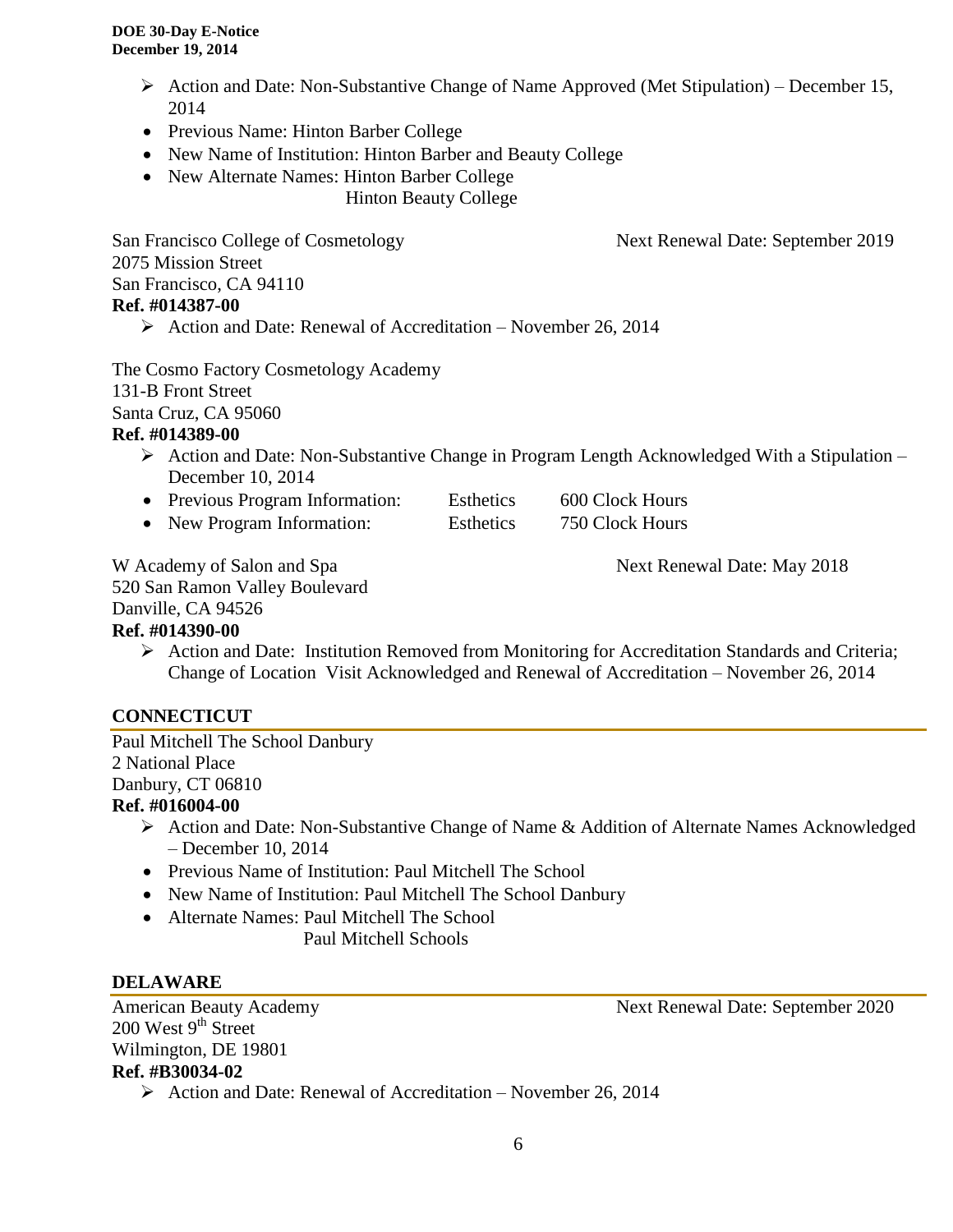Hair Academy School of Barbering & Beauty 1013 South College Avenue Newark, DE 19713

#### **Ref. #I13015-00**

- $\triangleright$  Action and Date: Non-Substantive Change of Name & Addition of Alternate Name Acknowledged December 10, 2014
- Previous Name of Institution: Hair Academy
- New Name of Institution: Hair Academy School of Barbering & Beauty
- Alternate Name: Hair Academy

#### **FLORIDA**

Loraine's Academy, Inc.  $1012\,58$ <sup>th</sup> Street St. Petersburg, FL 33710

#### **Ref. #019006-00**

- $\triangleright$  Action and Date: Non-Substantive Change of Name Acknowledged with a Stipulation October 7, 2014 (CORRECTED LETTER dated December 2, 2014)\*
- Previous Name of Institution: Loraine's Academy, Inc.
- New Name of Institution: Loraines Academy & Spa
- Alternate Names: Loraines Academy

Loraines Academy Spa

**\*This is a correction to an action letter dated October 7, 2014 and previously reported to the Department via E-Notice. NACCAS' original letter did not include the alternate names and added an apostrophe in the school name that should not be included. This letter reflects the correct school name and alternate names. NACCAS has updated its records to reflect this change.**

Manhattan Hairstyling Academy

4315 South Manhattan Avenue

Tampa, FL 33611

#### **Ref. #019041-00**

Action and Date: Institution Continued on Financial Monitoring – November 26, 2014

Manhattan Hairstyling Academy 2317 East Fletcher Avenue Tampa, FL 33612 **Ref. #B19041-01**

Action and Date: Institution Continued on Financial Monitoring – November 26, 2014

Manhattan Hairstyling Academy 3244 Lithia Pinecrest #103-104 Valrico, FL 33594 **Ref. #B19041-02**

 $\triangleright$  Action and Date: Institution Continued on Financial Monitoring – November 26, 2014

Manhattan Hairstyling Academy 2800 North MacDill Avenue, Suite Q & R Tampa, FL 33607 **Ref. #B19041-03**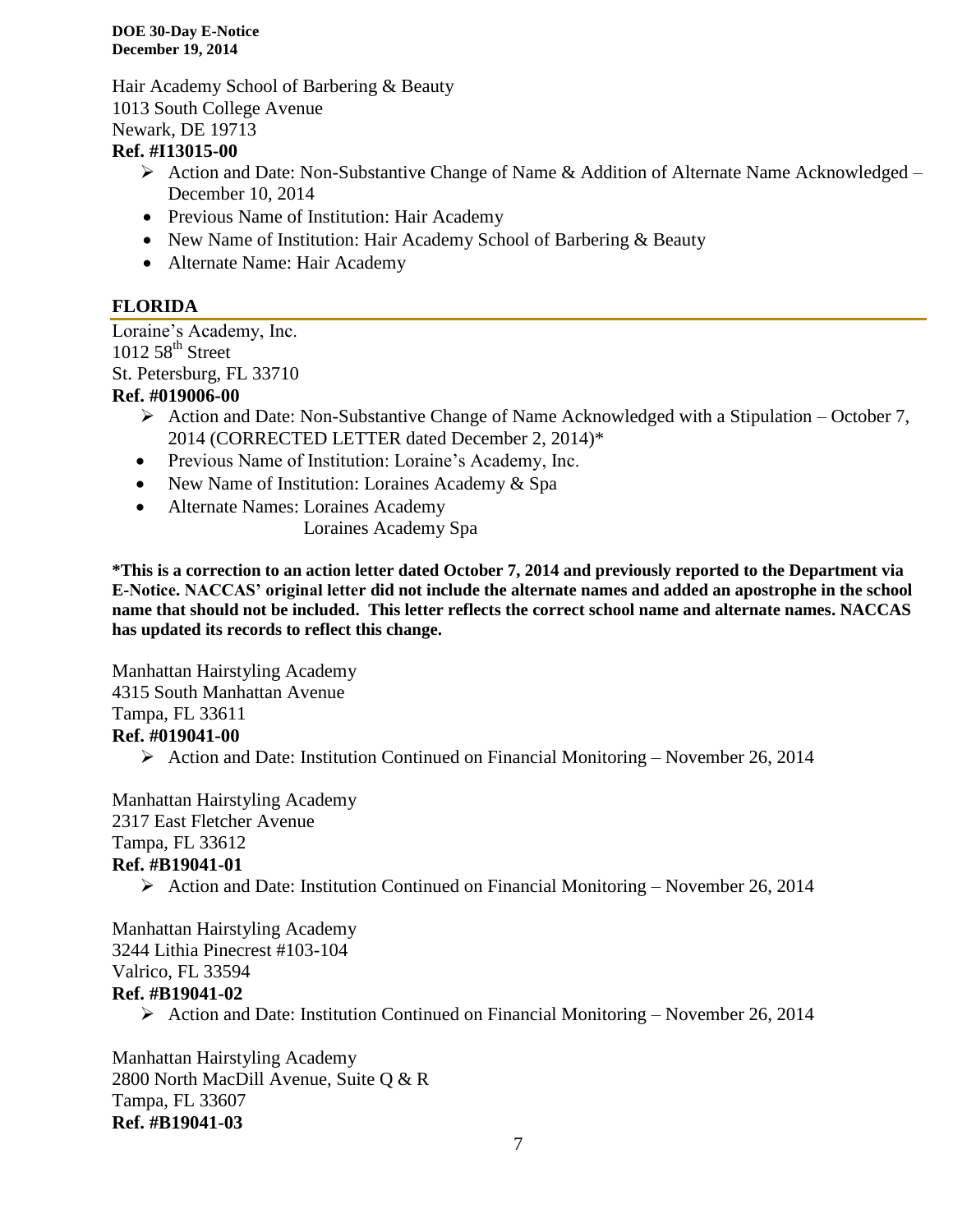Action and Date: Institution Continued on Financial Monitoring – November 26, 2014

Manhattan Hairstyling Academy 6401 West Waters Avenue

## Tampa, FL 33634

#### **Ref. #B19041-04**

 $\triangleright$  Action and Date: Institution Continued on Financial Monitoring – November 26, 2014

Manhattan Hairstyling Academy 1522 U.S. Highway 41 North Inverness, FL 34450 **Ref. #P19041-05**

Action and Date: Institution Continued on Financial Monitoring – November 26, 2014

Academy of Cosmetology 2088 North Courtenay Parkway Merritt Island, FL 32953 **Ref. #019078-00**

## Action and Date: Removal of Program Acknowledged – December 15, 2014

- Programs Removed: Barber/Stylist 1200 Clock Hours
	- Cosmetology/Salon Management Program 1500 Clock Hours

Academy of Cosmetology – Melbourne 2909 West New Haven Avenue Melbourne, FL 32904 **Ref. #B19078-01**

- Action and Date: Removal of Program Acknowledged December 11, 2014
- Program Removed: Teacher Training 600 Clock Hours

ASM Beauty World Academy, Inc. 6423 Stirling Road Davie, FL 33314

#### **Ref. #019087-00**

- Action and Date: Addition of New Programs Approved (Met Stipulation) December 10, 2014
- New Programs: Basic Makeup Artistry 300 Clock Hours
	- Advanced Makeup Artistry 600 Clock Hours

New Concept Massage and Beauty School 11484 Southwest 186<sup>th</sup> Street Miami, FL 33157

## **Ref. #P19100-02**

- Action and Date: Non-Substantive Change of Name & Addition of Alternate Names Acknowledged – December 10, 2014
- Previous Name of Institution: Mercy's Beauty School
- New Name of Institution: New Concept Massage and Beauty School
- Alternate Names: New Concept School

New Concept Beauty School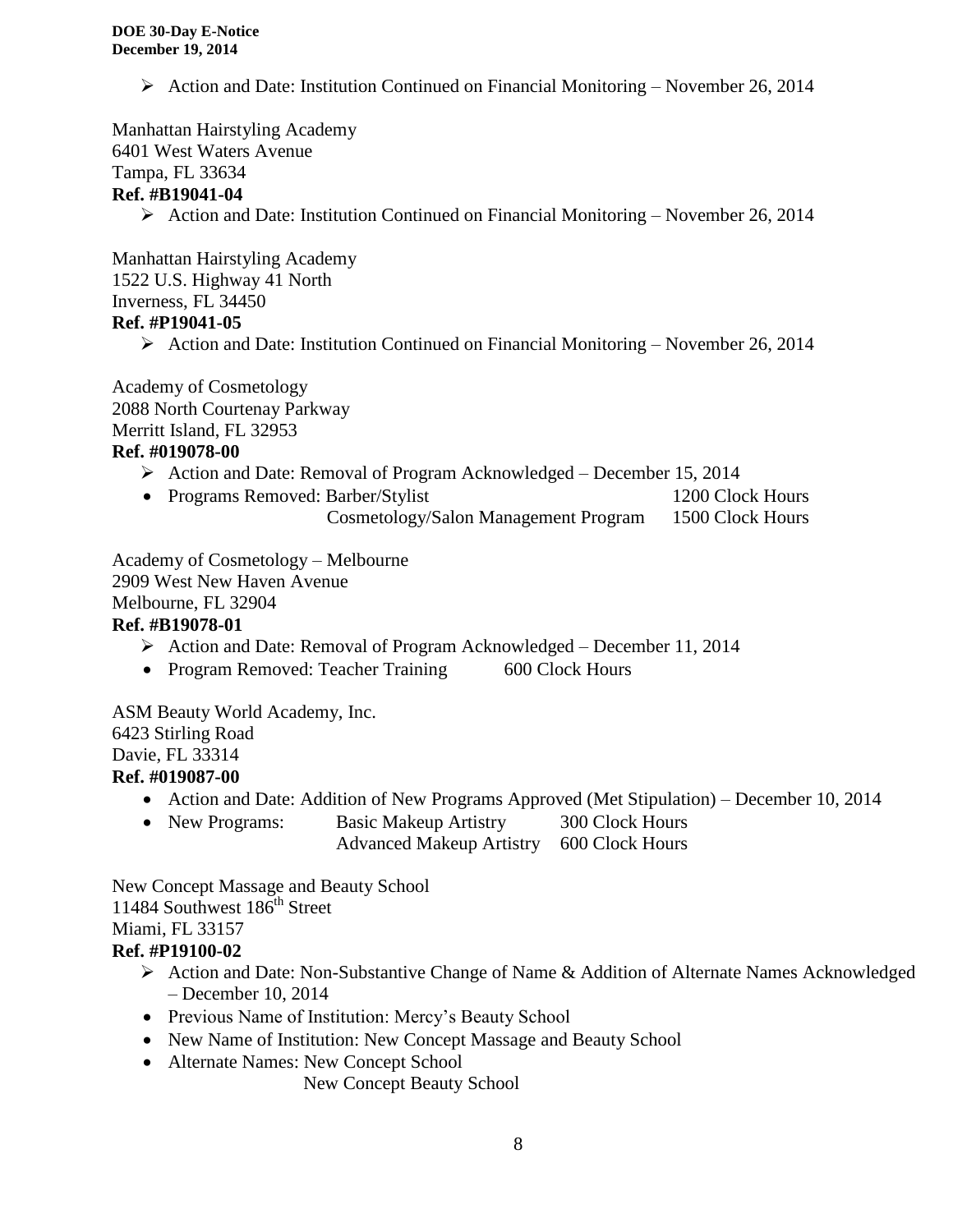North Florida Cosmetology Institute, Inc. 2424 Allen Road Tallahassee, FL 32312

#### **Ref. #019101-00**

 Action and Date: Monitoring for Accreditation Standards and Criteria Continued – November 26, 2014

Paul Mitchell the School Miami 8905 Dadeland Boulevard Miami, FL 33156

#### **Ref. #019110-00**

 Action and Date: Change of Location Visit Acknowledged and Accreditation Continued – November 26, 2014

Aveda Institute – South Florida 4186 South University Drive Davie, FL 33328

#### **Ref. #019113-00**

- Action and Date: Addition of New Program Approved with Stipulations and Directives November 26, 2014
- New Program: Barbering 1200 Clock Hours

Aveda Institute – Tallahassee 2020 West Pensacola Street Tallahassee, FL 32304

#### **Ref. #019116-00**

- Action and Date: Addition of New Program Approved with Stipulations and Directives November 26, 2014
- New Program: Barbering 1200 Clock Hours

Summit Salon Academy – Gainesville 6915 Gainesville, FL 32607

## **Ref. #019124-00**

- Action and Date: Non-Substantive Change of Name & Addition of Alternate Name Approved (Met Stipulation) – December 10, 2014
- Previous Name of Institution: The Salon Professional Academy
- New Name of Institution: Summit Salon Academy Gainesville
- Alternate Names: Summit Salon Academy

#### SS Academy

Shear Finesse Hairstyling Academy, Inc. Next Renewal Date: September 2020 5238-2 Norwood Avenue Jacksonville, FL 32208

#### **Ref. #019130-00**

 $\triangleright$  Action and Date: Renewal of Accreditation – November 26, 2014

8405 Pines Boulevard

Kaizen Beauty Academy **Next Renewal Date: January 2019**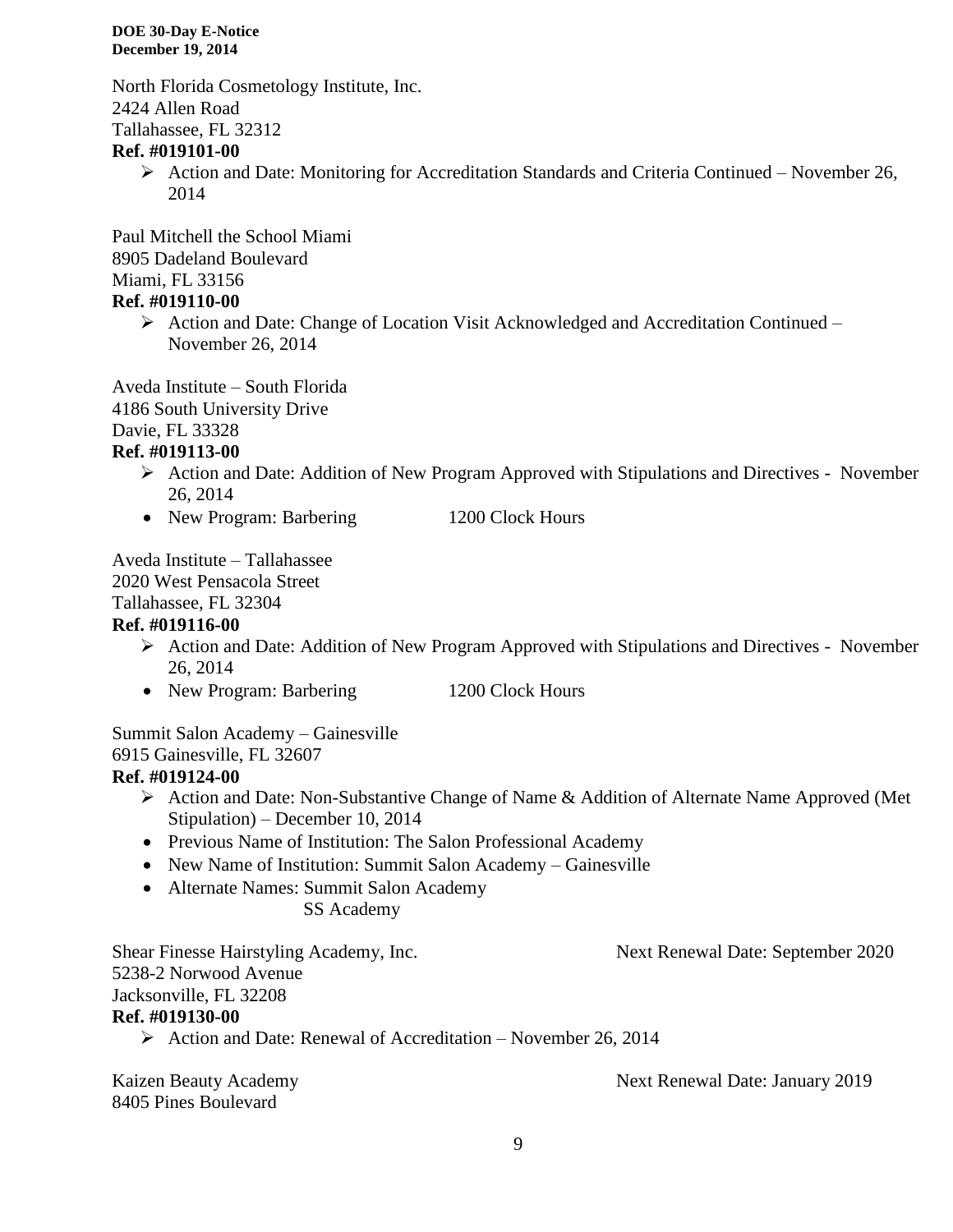Pembroke Pines, FL 33024 **Ref. #019131-00**

Action and Date: Renewal of Accreditation Approved – (Met Stipulation) – December 2, 2014

Bly's School of Cosmetology

1405 North West  $6<sup>th</sup>$  Street, Suite 110-120

Gainesville, FL 32601-4021

#### **Ref. #019133-00**

Action and Date: Institution Continued on Financial Monitoring – November 26, 2014

Anton Aesthetics Academy, Inc. 1233 South Military Trail, Unit C

West Palm Beach, FL 33415

#### **Ref. #019134-00**

 $\triangleright$  Action and Date: Withdrawal of Accreditation with the Right to Appeal and Probation Continued – November 26, 2014

Anton Aesthetics Academy, Inc. 1233 South Military Trail, Unit C West Palm Beach, FL 33415 **Ref. #019134-00**

 $\triangleright$  Action and Date: Implement Decision of the Appeal Panel (Appeal Granted) – November 26, 2014

Aveda Institute – Orlando 495 North Semoran Boulevard, Suite 6 Winter Park, FL 32792 **Ref. #B19113-02**

- $\triangleright$  Action and Date: Addition of New Program Approved with Stipulations November 26, 2014
- New Program: Barbering 1200 Clock Hours

Aveda Institute Jacksonville 10601 San Jose Boulevard, Suite 7 Jacksonville, FL 32257

- **Ref. #B19116-01**
	- $\triangleright$  Action and Date: Addition of New Program Approved with Stipulations November 26, 2014
	- New Program: Barbering 1200 Clock Hours

Aveda Institute – Tampa Bay 28272 US Highway 19 North Clearwater, FL 33761

#### **Ref. #B19116-02**

- $\triangleright$  Action and Date: Addition of New Program Approved with Stipulations November 26, 2014
- New Program: Barbering 1200 Clock Hours

Paul Mitchell the School Tampa 14210 North Nebraska Avenue Tampa, FL 33613 **Ref. #B54029-05**

 $\triangleright$  Action and Date: Change of Location Approved with Stipulations – November 26, 2014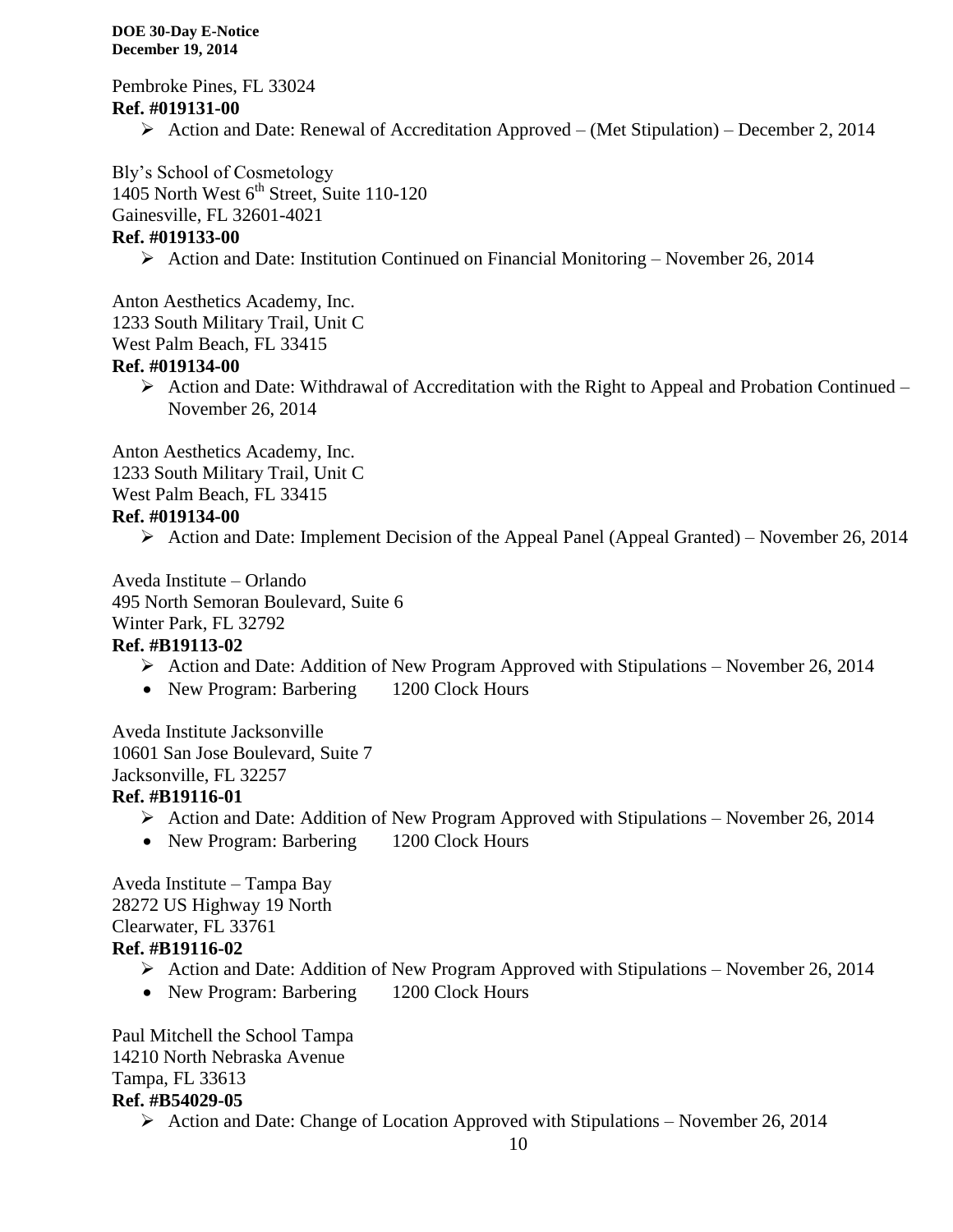- Previous Location: 14210 North Nebraska Avenue, Tampa, FL 33613
- New Location: 7823 Citrus Park Town Center Mall, Tampa, FL 33625

Adonais Beauty School 2020 Palm Bay Road, Suite 5, 6, 7, & 8 Palm Bay, FL 32905 **Ref. #I11087-00**

 $\triangleright$  Action and Date: Initial Accreditation Denied With Right to Appeal – November 26, 2014

#### **GEORGIA**

Ritz Beauty Academy, LLC 1999 Candler Road Decatur, GA 30032 **Ref. #P20026-01**

Action and Date: Provisional Additional Location Accreditation Continued – November 26, 2014

Ritz Beauty Academy, LLC 1999 Candler Road Decatur, GA 30032

#### **Ref. #P20026-01**

- Action and Date: Non-Substantive Change of Alternate Names Used Acknowledged December 11, 2014
- New Alternate Institution Names: Ritz Beauty Academy

Ritz Academy

Ritz Beauty Academy, LLC 1359 Mt. Zion Road Morrow, GA 30260 **Ref. #P20026-02**

Action and Date: Provisional Additional Location Accreditation Continued – November 26, 2014

Keune Academy by 124 755 Lawrenceville Suwanee Road, Suite 1300 Lawrenceville, GA, 30043-00

#### **Ref. #020033-00**

- Action and Date: Change of Corporate Name Acknowledged December 16, 2014
- Previous Corporation Name: The Process Institute of Cosmetology, LLC
- New Corporation Name: Keune Academy by 124, LLC

Aveda Institute Atlanta 1745 Peachtree Street, Northeast Suite A Atlanta, GA 30309 **Ref. #B28069-03**

 $\triangleright$  Action and Date: Implement Decision of the Appeal Panel (Appeal Granted) – November 26, 2014

Aveda Institute Atlanta 1745 Peachtree Street, Northeast Suite A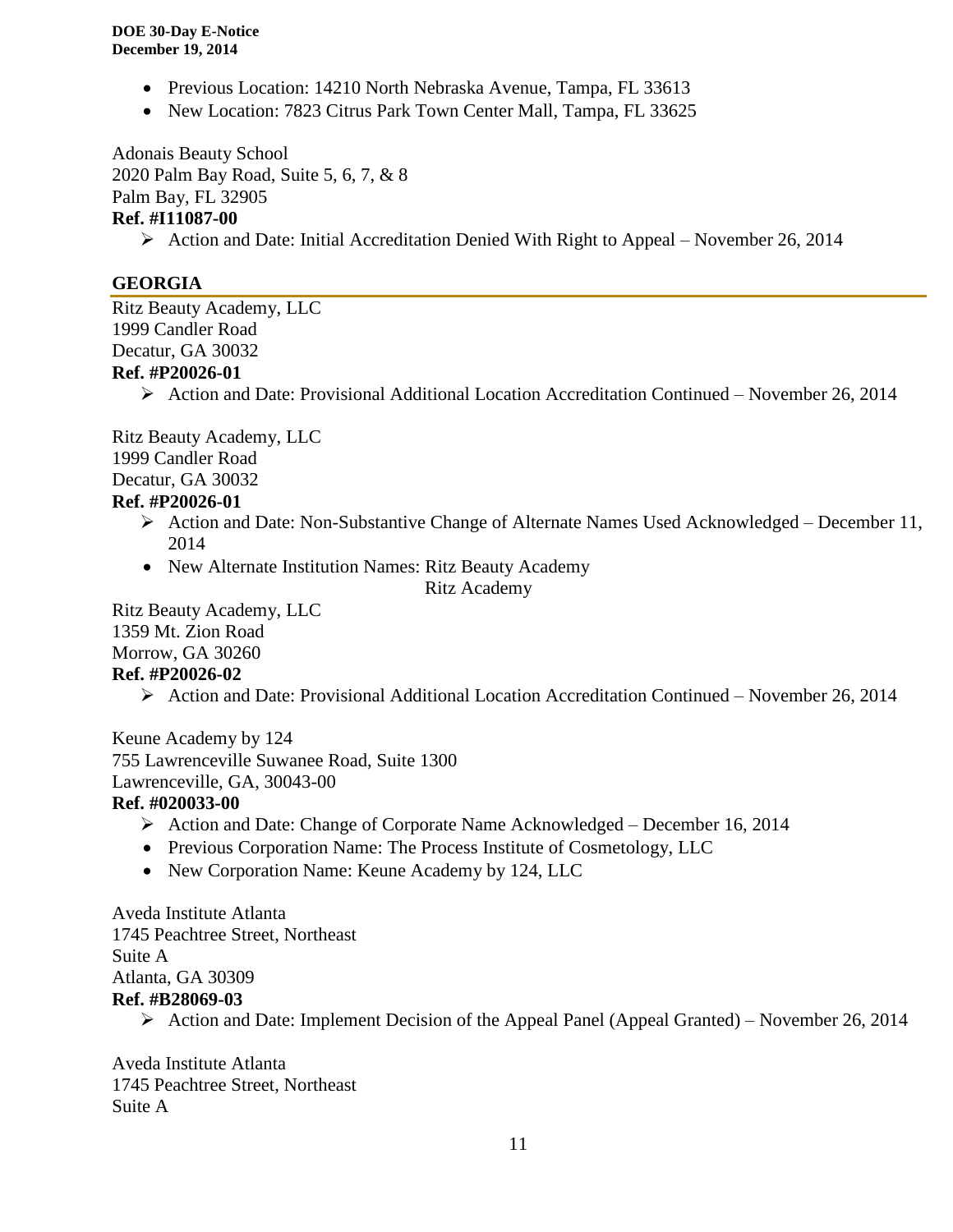Atlanta, GA 30309 **Ref. #B28069-03**

> $\triangleright$  Action and Date: Institution Removed from Monitoring (Placement) and Probation Continued – December 1, 2014

Empire Beauty School **Previous Ref. #A31023-16** 2190 Henderson Mill Road Briarcliff Village Atlanta, GA 30345 **Ref. #P31023-16**

Action and Date: Provisional Additional Location Accreditation Granted – November 26, 2014

Health and Style Institute, LLC Previous Ref. #A43040-01

615 Ernest West Barrett Parkway Northwest Kennesaw, GA 30144

#### **Ref. #P43040-01**

Action and Date: Provisional Additional Location Accreditation Granted – November 26, 2014

#### **IDAHO**

Joseph Charles Institute of Cosmetology 837 Pole Line Road, Suite 103 Twin Falls, ID 83301

#### **Ref. #022008-00**

- $\triangleright$  Action and Date: Non-Substantive Change of Institution Name Acknowledged with a Stipulation December 16, 2014
- Previous Name: Joseph Charles Institute of Cosmetology
- New Name: Aveda Institute Twin Falls

TONI & GUY Hairdressing Academy 7709 West Overland Road, Suite 100 Boise, ID 83705

## **Ref. #B22012-01**

- Action and Date: Change of Location, Category 1 Approved (Met Stipulation) December 11, 2014
- Previous Location: 5204 West Overland Road, Boise, ID 83705
- New Location: 7709 West Overland Road, Suite 100, Boise, ID 83705

Paul Mitchell the School Boise 1270 South Vinnell Way Boise, ID 83709 **Ref. #022023-00**

- Action and Date: Addition of New Program Approved November 26, 2014
- New Program: Esthetics 600 Clock Hours

Aveda Institute Boise 3419 North Cole Road Boise, ID 83704 **Ref. #022031-00**

 $\triangleright$  Action and Date Implement Decision of the Appeal Panel (Appeal Granted) – November 26, 2014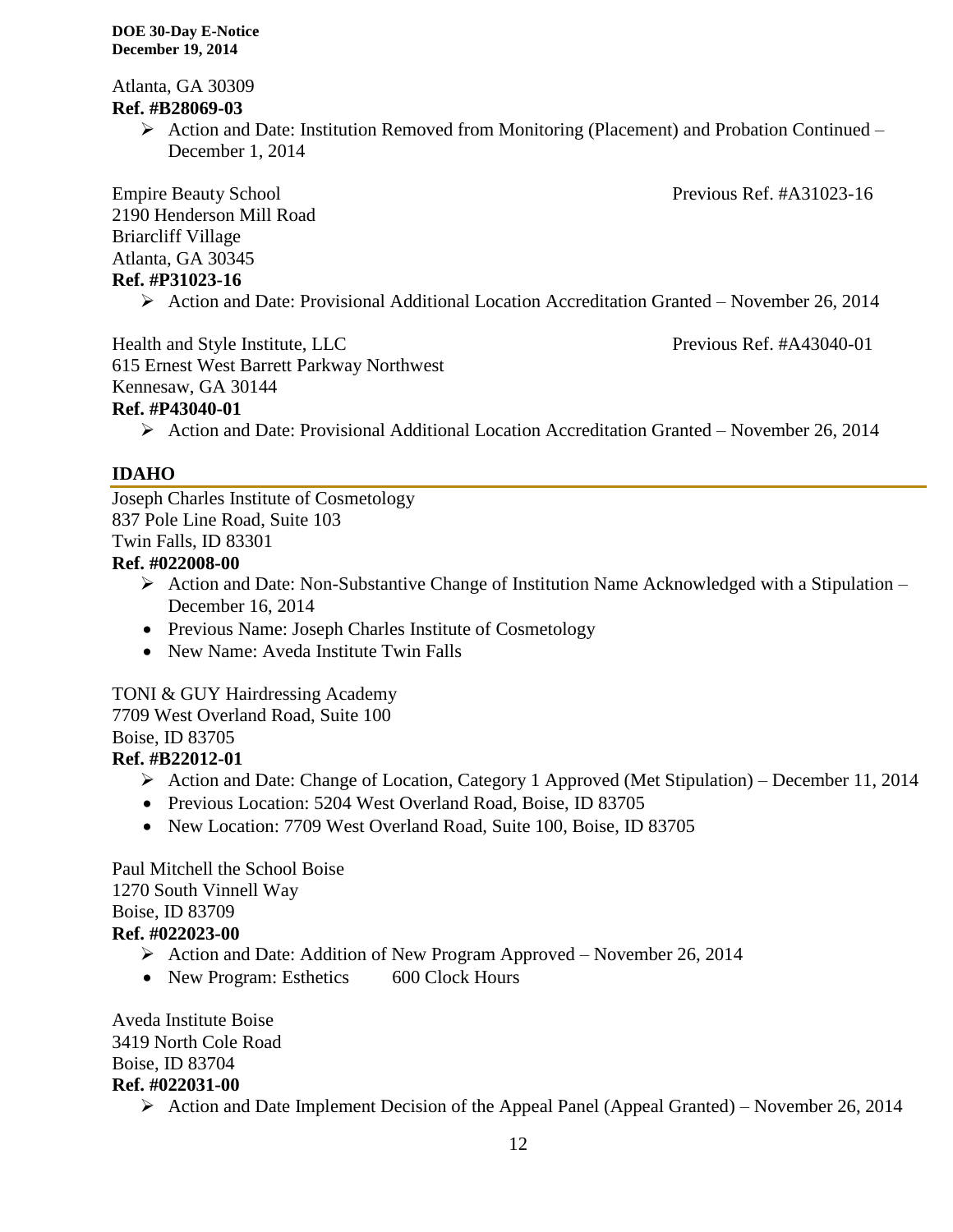#### **ILLINOIS**

Ms. Roberts Academy of Hair Design 17-19 East Park Boulevard Villa Park, IL 60181 **Ref. #023047-00**

 $\triangleright$  Action and Date: Institution Continued on Financial Monitoring – November 26, 2014

Hair Professionals Academy of Cosmetology Next Renewal Date: January 2021 825 B Village Quarter Road West Dundee, IL 60118 **Ref. #023106-00**

 $\triangleright$  Action and Date: Renewal of Accreditation – November 26, 2014

John Amico School of Hair Design

15301 South Cicero Avenue

Oak Forest, IL 60452

#### **Ref. #023176-00**

- Action and Date: Non-Substantive Change for Test Market Exception Approved December 10, 2014
- Text Market Exception: Nail Technology 350 Clock Hours

John Amico School of Hair Design

15301 South Cicero Avenue

Oak Forest, IL 60452

#### **Ref. #023176-00**

- Action and Date: Address Update Acknowledged December 16, 2014
- Previous Institution Address: 15301 South Cicero, Oak Forest, IL 60452
- New Institution Address: 15301 South Cicero Avenue, Oak Forest, IL 60452

John Amico School of Hair Design 15301 South Cicero Avenue Oak Forest, IL 60452

#### **Ref. #023176-00**

- $\triangleright$  Action and Date: Non-Substantive Change of Expanded Campus Facilities Acknowledged December 16, 2014
- Address of Primary Facility: 15301 South Cicero Avenue, Oak Forest, IL 60452
- Address of Expanded Campus Facility: 4335 West  $147<sup>th</sup>$  Street, Midlothian, IL 60445

Creative Touch Cosmetology School, LLC 264 East 3<sup>rd</sup> Street Waterloo, IL 62298 **Ref. #023184-00**

 $\triangleright$  Action and Date: Implement Decision of the Appeal Panel (Appeal Granted) – November 26, 2014

Creative Touch Cosmetology School, LLC 264 East 3<sup>rd</sup> Street Waterloo, IL 62298 **Ref. #023184-00**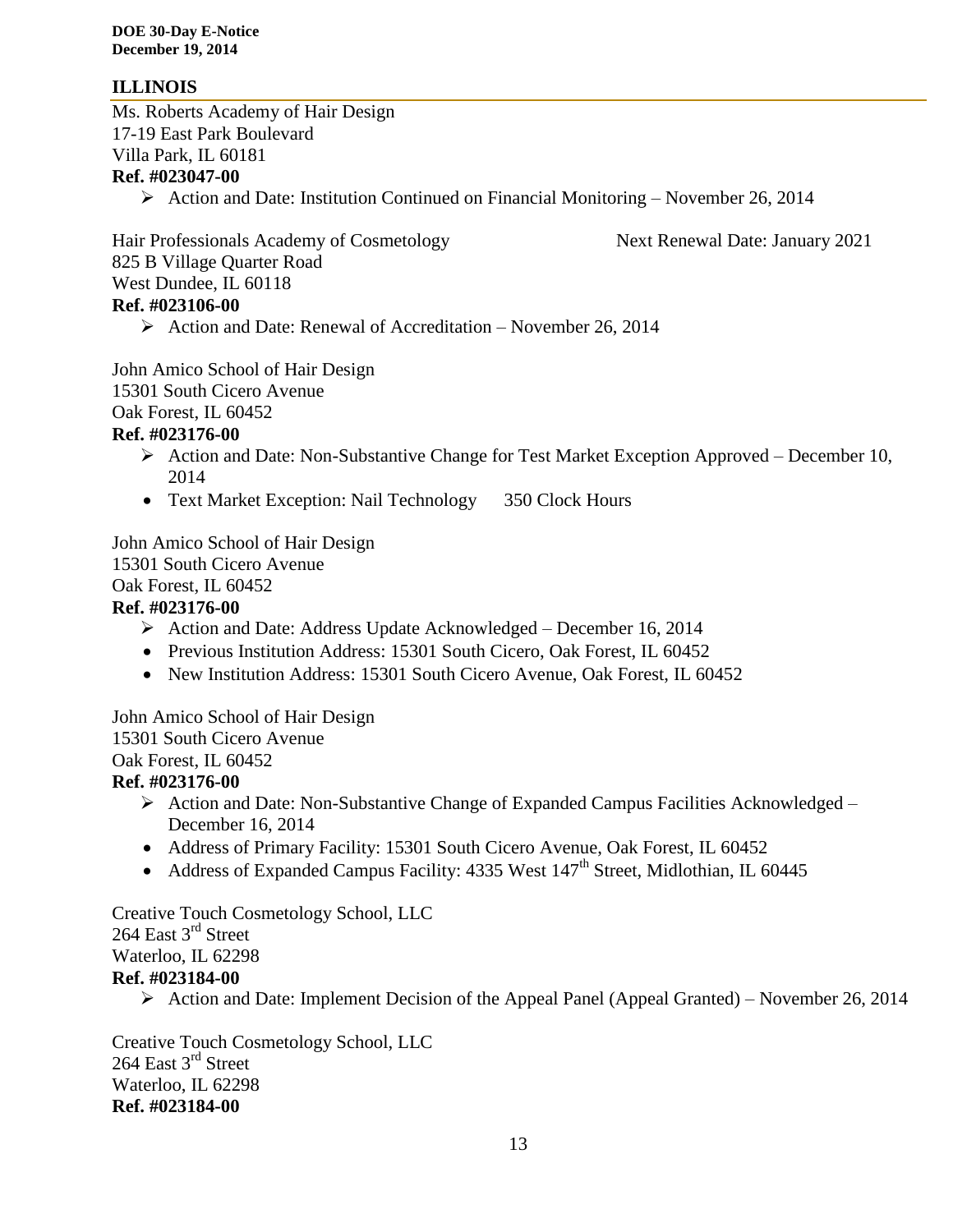Action and Date: Institution Continued on Financial Monitoring – November 26, 2014

Trenz Beauty Academy 695 Wentworth Avenue Calumet City, IL 60409 **Ref. #023185-00**

- Action and Date: Removal of Programs Acknowledged December 10, 2014
- Programs Removed: Nail Technology Instructor 625 Clock Hours
	- Nail Technology Instructor 500 Clock Hours

Cosmetology Training Center Next Renewal Date: January 2015 3408 West North Avenue Previous Ref. #I11065-00 Stone Park, IL 60165 **Ref. #023188-00**

 Action and Date: Initial Accreditation Granted – April 8, 2013 (CORRECTED LETTER dated December 2, 2014)\*

**\*This is a correction to an action letter dated April 8, 2013 and previously reported to the Department via E-Notice. NACCAS' original letter incorrectly listed school's anniversary date. This letter reflects the corrections listed above. NACCAS has updated its records to reflect this change.**

Pivot Point Academy 2021

144 East Lake Street, Suite C Bloomingdale, IL 60108 **Ref. #B23008-01**

 $\triangleright$  Action and Date: Renewal of Accreditation – November 26, 2014

Trenz Beauty Academy, LLC Previous Ref. #A23185-01  $2605$  West  $79<sup>th</sup>$  Street Chicago, IL 60652 **Ref. #P23185-01**

 $\triangleright$  Action and Date: Provisional Additional Location Accreditation Granted – November 26, 2014

Vee's School of Beauty Culture 2701 State Street East St. Louis, IL 62205

#### **Ref. #I12030-00**

- Action and Date: Address Update Acknowledged December 2, 2014
- Previous Institution Address: 2701 State Street, East St. Louis, IL 62201
- New Institution Address: 2701 State Street, East St. Louis, IL 62205

#### **INDIANA**

Christina and Company Education Center 220 Meijer Drive Lafayette, IN 47905

#### **Ref. #I12057-00**

- Action and Date: Non-Substantive Change of Name Acknowledged December 11, 2014
- Previous Name of Institution: Christina and Co. Education Center
- New Name of Institution: Christina and Company Education Center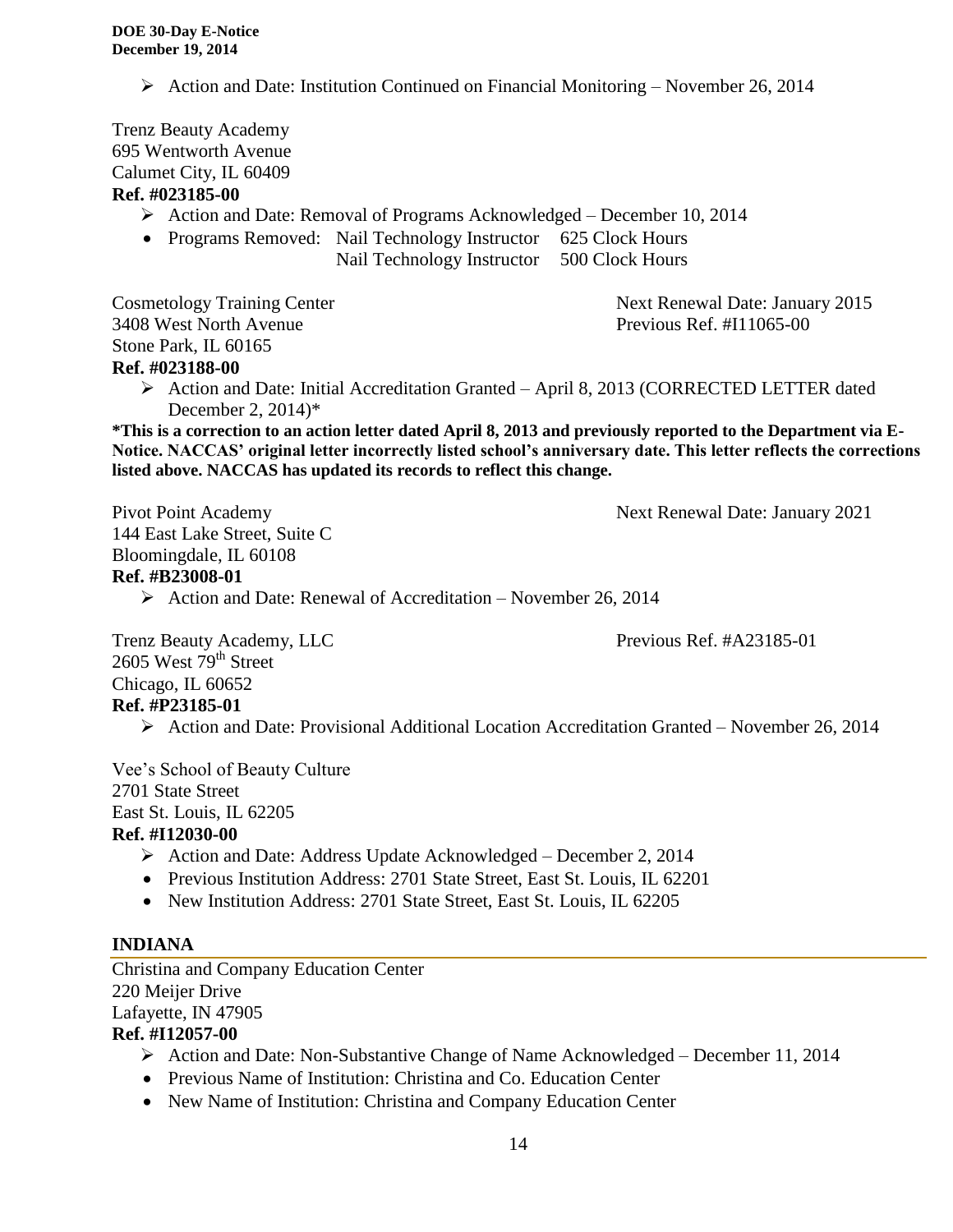#### **KANSAS**

Entourage Institute of Beauty & Esthetics 12004 West  $95<sup>th</sup>$  Street Lenexa, KS 66215 **Ref. #026034-00**

Action and Date: Institution Placed on Financial Monitoring – November 26, 2014

#### **KENTUCKY**

Collins School of Cosmetology 111 West Chester Avenue Middlesboro, KY 40965

#### **Ref. #027008-00**

 $\triangleright$  Action and Date: Institution Placed on Monitoring for Accreditation Standards and Criteria – November 26, 2014

#### **LOUISIANA**

Pat Goins Ruston Beauty School 213 West Alabama Ruston, LA 71270 **Ref. #028008-00**

 $\triangleright$  Action and Date: Institution Placed on Financial Monitoring – November 26, 2014

Stage One – The Hair School, Inc. Next Renewal Date: September 2018

209 West College Street

Lake Charles, LA 70605

#### **Ref. #028055-00**

 $\triangleright$  Action and Date: Renewal of Accreditation – November 26, 2014

Opelousas School of Cosmetology, Inc. Next Renewal Date: January 2021 529 East Vine Street Opelousas, LA 70570 **Ref. #028068-00**  $\triangleright$  Action and Date: Renewal of Accreditation – November 26, 2014

Aveda Institute 1355 Polders Lane Covington, LA 70433 **Ref. #028069-00**

 $\triangleright$  Action and Date: Implement Decision of the Appeal Panel (Appeal Granted) – November 26, 2014

Aveda Institute 1355 Polders Lane Covington, LA 70433 **Ref. #028069-00**

> $\triangleright$  Action and Date: Institution Removed from Monitoring (Placement) and Probation Continued – December 1, 2014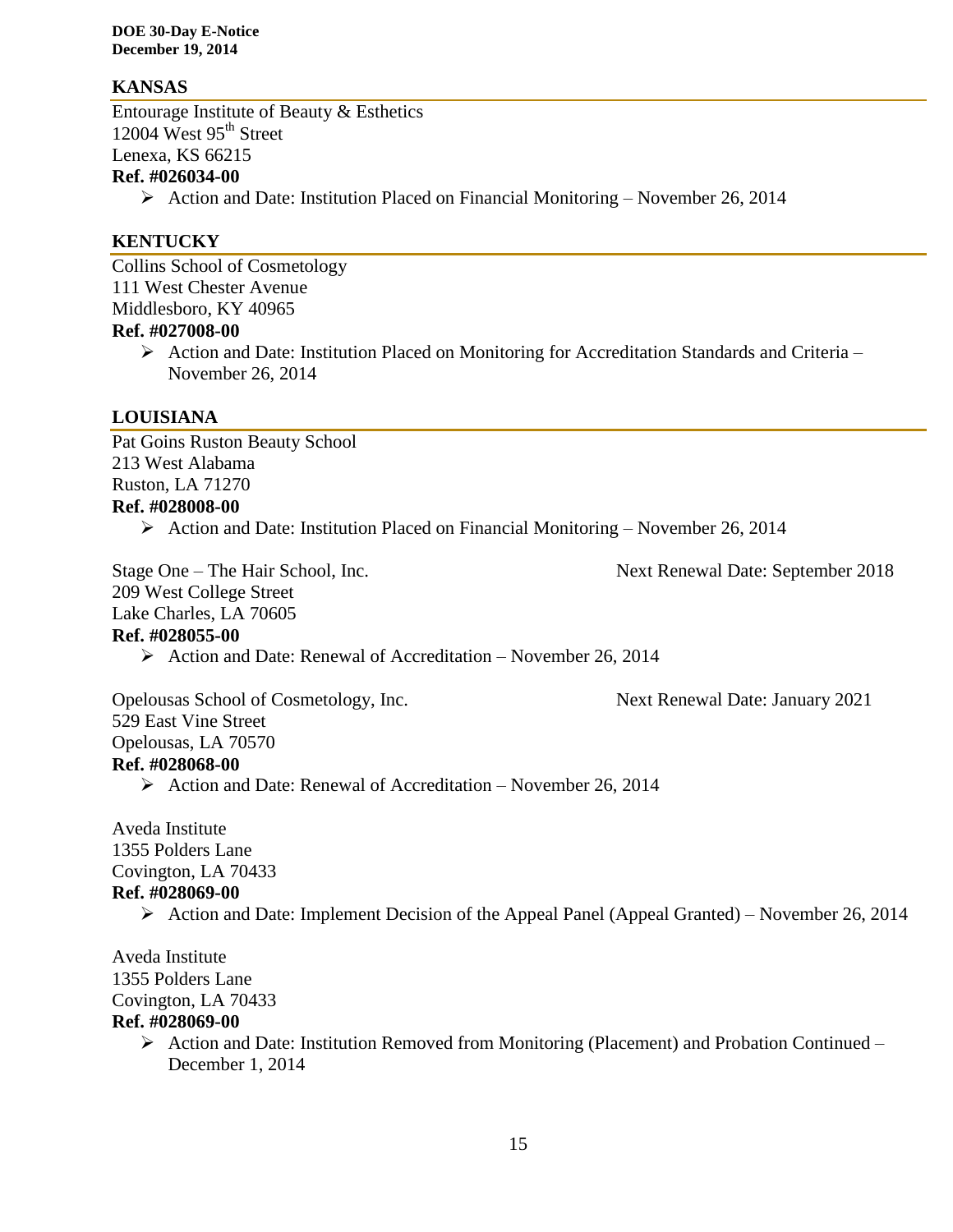Aveda Institute New Orleans 330 Veterans Boulevard Suite A Metairie, LA 70002 **Ref. #B28069-01**

 $\triangleright$  Action and Date: Implement Decision of the Appeal Panel (Appeal Granted) – November 26, 2014

Aveda Institute New Orleans 330 Veterans Boulevard Suite A Metairie, LA 70002 **Ref. #B28069-01**

> $\triangleright$  Action and Date: Institution Removed from Monitoring (Placement) and Probation Continued – December 1, 2014

#### **MARYLAND**

American Beauty Academy – Baltimore Next Renewal Date: September 2020 4719 Harford Road Baltimore MD 21214

#### **Ref. #B30034-01**

 $\triangleright$  Action and Date: Renewal of Accreditation – November 26, 2014

Paul Mitchell the School – Jessup 7351 Parklawn Drive Rockville, MD 20852

#### **Ref. #P30036-01**

- Action and Date: Non-Substantive Change of Name and Alternate Names Used Acknowledged With a Stipulation – December 11, 2014
- Previous Name of Institution: Paul Mitchell the School Jessup
- New Name of Institution: Hair Expressions Academy Paul Mitchell the School Jessup
- Alternate Names: Paul Mitchell the School

Hair Expressions Academy

#### **MASSACHUSETTS**

15-17 Freeport Way Boston, MA 02122 **Ref. #031046-00**

 $\triangleright$  Action and Date: Renewal of Accreditation – November 26, 2014

Toni & Guy Hairdressing Academy Next Renewal Date: September 2016 727A Granite Street Previous Ref. #P31042-01 Braintree, MA 02184 **Ref. #B31042-01**

 $\triangleright$  Action and Date: Full Accreditation for Additional Location Granted – November 26, 2014

Jupiter Beauty Academy Next Renewal Date: January 2021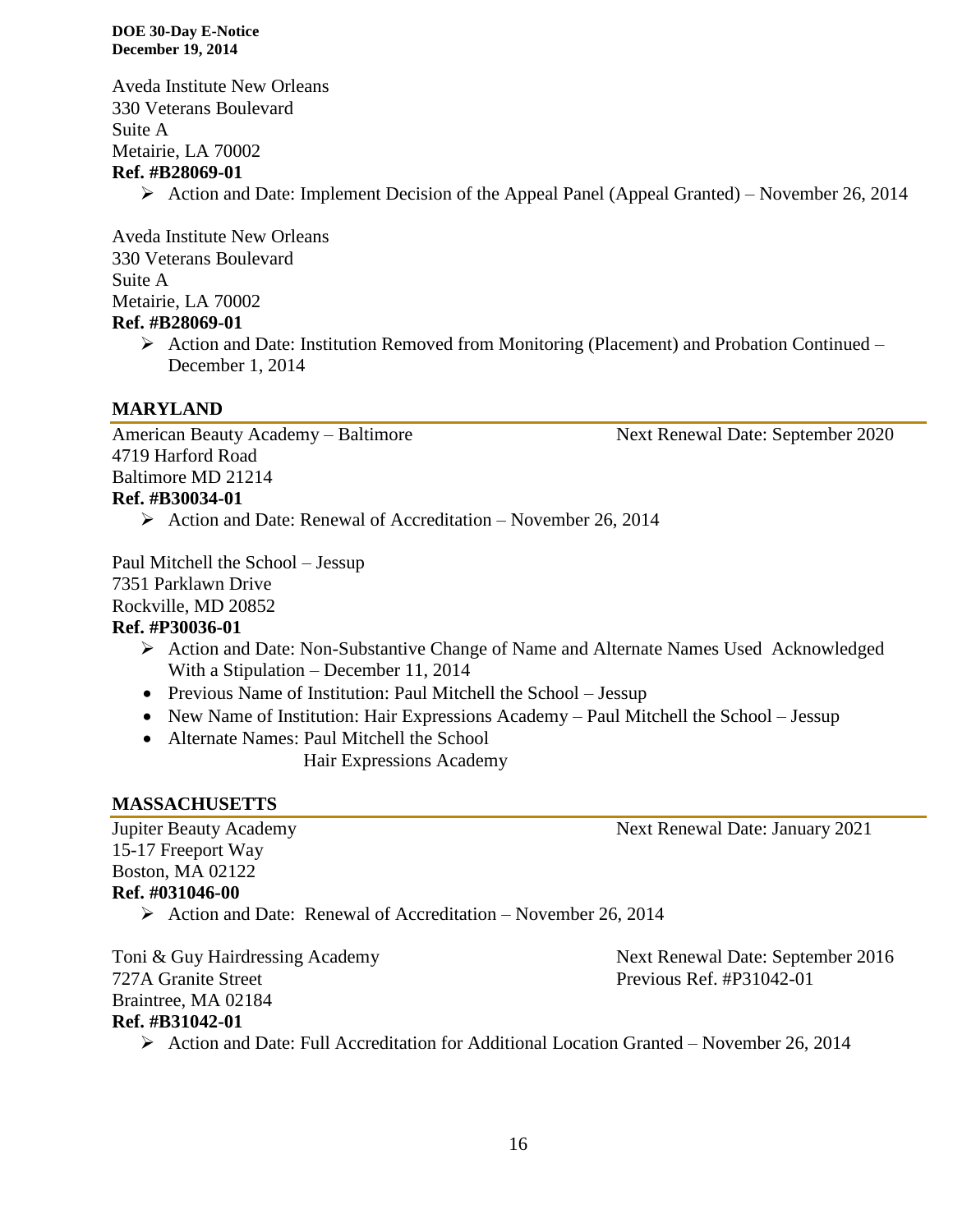#### **MICHIGAN**

Hillsdale Beauty College A&Z, Inc. Next Renewal Date: January 2018 64 Waldron Street Hillsdale, MI 49242 **Ref. #032087-00**

 Action and Date: Renewal of Accreditation and Change of Control Visit Acknowledged – November 26, 2014

Hillsdale Beauty College A&Z, Inc. 64 Waldron Street Hillsdale, MI 49242 **Ref. #032087-00**

- Action and Date: Owner Name Update Acknowledged December 16, 2014
- Previous Information: Ms. Zetave Kafer
- New Information: Ms. Zetave Marie Young

Paul Mitchell The School Escanaba Next Renewal Date: September 2019 1625 Sheridan Way Escanaba, MI 49829

#### **Ref. #032107-00**

 Action and Date: Additional Location to Main Campus, Main Campus to Additional Location Re-Designation Approved With a Stipulation – November 26, 2014

P & A Scholars Beauty School Next Renewal Date: May 2017

12001 Grand River Avenue

Detroit, MI 48204

#### **Ref. #032113-00**

 Action and Date: Renewal of Accreditation and Institution Removed from Probation – November 26, 2014

The Salon Spa Academy 1416 West Columbia Avenue Battle Creek, MI 49015

- **Ref. #032117-00**
	- Action and Date: Non-Substantive Change in Program Length Acknowledged December 15, 2014
	- Previous Program Information: Cosmetology Instructor 500 Clock Hours
	- New Program Information: Cosmetology Instructor 600 Clock Hours

| Next Renewal Date: September 2020 |
|-----------------------------------|
|                                   |
|                                   |
|                                   |
|                                   |
|                                   |

P & A Scholars Beauty School Next Renewal Date: May 2017 22925 Woodward Avenue Previous Ref. #P32113-02 Ferndale, MI 48220 **Ref. # B32113-02**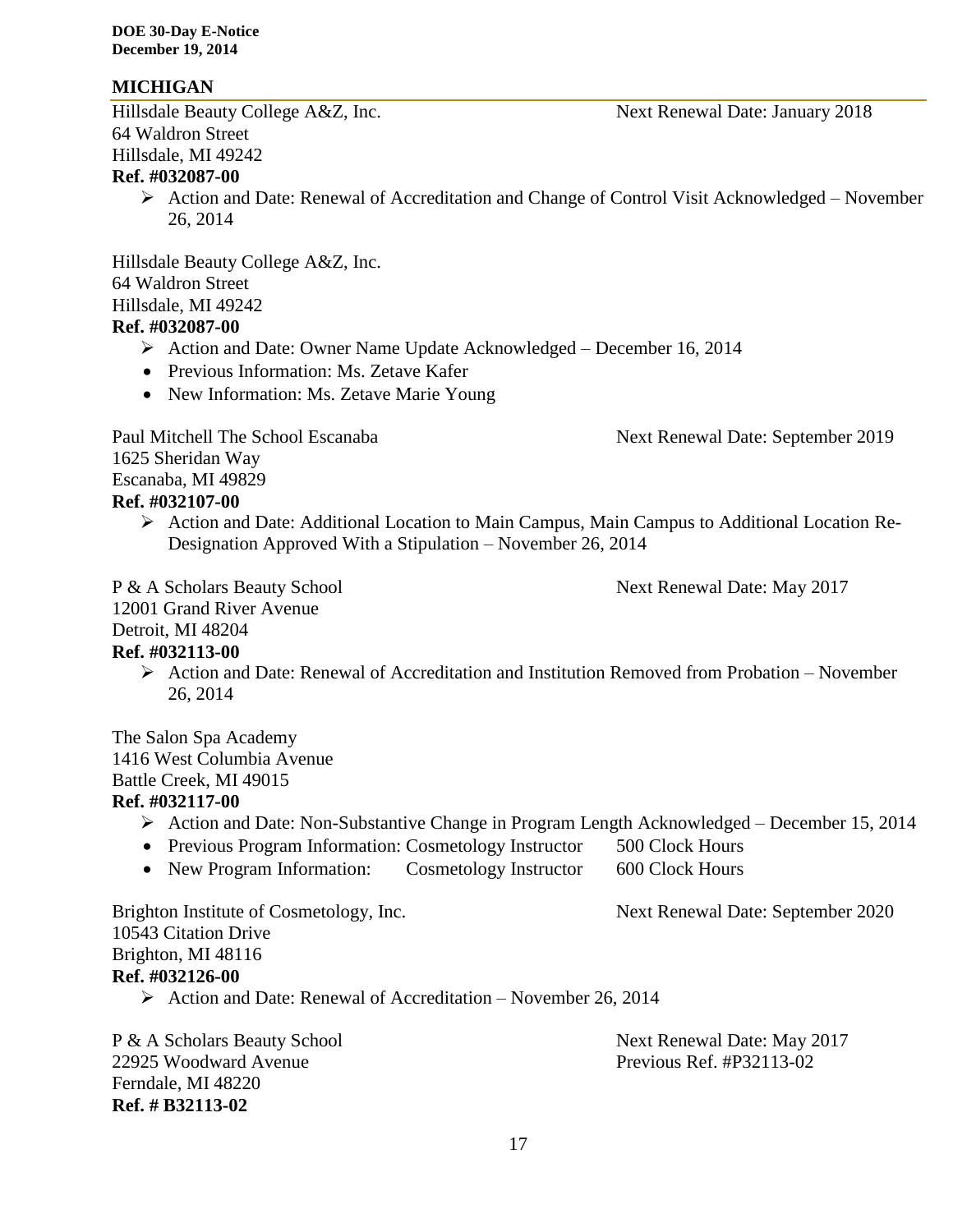Action and Date: Full Accreditation for Additional Location Granted and Institution Removed from Probation – November 26, 2014

#### **MINNESOTA**

Aveda Institute, Inc. 400 Central Avenue Southeast Minneapolis, MN 55414

#### **Ref. #033012-00**

- Action and Date: Non-Substantive Change of Alternate Names Used Acknowledged December 11, 2014
- New Alternate Name: Aveda Institute

Rochester School of Hair Design 4229 Highway 52 North Rochester, MN 55901 **Ref. #033039-00**

- ▶ Action and Date: Non-Substantive Addition of Continuing Education Class Acknowledged December 10, 2014
- Class: Instructor Course Length: 38 Clock Hours

#### **MISSOURI**

National Academy of Beauty Arts 157 Concord Plaza St. Louis, MO 63128 **Ref. #035010-00**

 $\triangleright$  Action and Date: Implement Decision of the Appeal Panel (Appeal Granted) – December 1, 2014

National Academy of Beauty Arts

137 Twin Plaza

Crystal City, MO 63019

#### **Ref. #B35010-01**

 $\triangleright$  Action and Date: Implement Decision of the Appeal Panel (Appeal Granted) – December 1, 2014

National Academy of Beauty Arts 157 Concord Plaza St. Louis, MO 63128 **Ref. #035010-00**

 $\triangleright$  Action and Date: Institution Removed from Monitoring for Accreditation and Criteria (Enrollment Agreements) – December 1, 2014

National Academy of Beauty Arts 137 Twin Plaza Crystal City, MO 63019 **Ref. #B35010-01**

> Action and Date: Institution Removed from Monitoring for Accreditation and Criteria (Enrollment Agreements) – December 1, 2014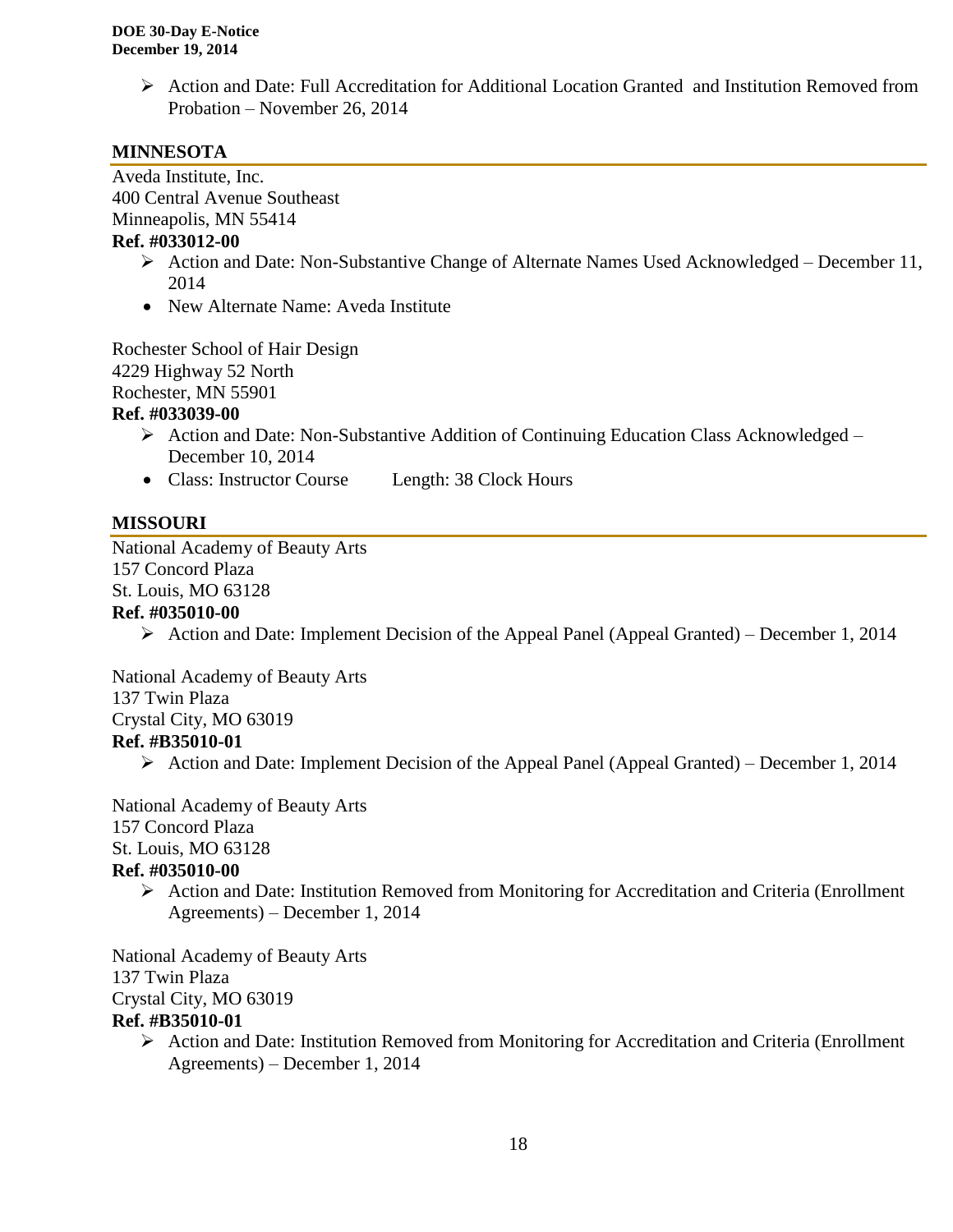Missouri College of Cosmetology North 3014 East Sunshine Street, Suites G, H, & J Springfield, MO 65804

#### **Ref. #035091-00**

- Action and Date: Non-Substantive Addition of New Programs –December 10, 2014
- New Programs: Manicuring 1999 Manicuring 1999 Manicuring 1999 Manicuring 1999 Manicuring 1999 Manicuring 199 Cosmetology/Barber Stylist/ Nail Instructor 600 Clock Hours Esthetics 750 Clock Hours

Transformed Barber & Cosmetology Academy, LLC 1229 East 63<sup>rd</sup> Street Kansas City, MO 64110 **Ref. #035102-00**

- Action and Date: Change of Location, Category 1 Approved (Met Stipulation) December 16, 2014
- Previous Location: 5720 East Bannister Road, Kansas City, MO 64137
- New Location: 1229 East 63rd Street, Kansas City, MO 64110

Beyond The Basics School of Cosmetology 1031 Schoolview Drive Ste A, B, & C Marshfield, MO 65706 **Ref. #035114-00**

Action and Date: Institution Continued on Financial Monitoring –November 26, 2014

#### **NEBRASKA**

Xenon International Academy II, Inc. 8516 Park Drive Omaha, NE 68127 **Ref. #037022-00**

 $\triangleright$  Action and Date: Ownership Update Acknowledged – December 2, 2014

| <b>Updated Ownership Information:</b> |          |
|---------------------------------------|----------|
| Xenon International Academy II, Inc.  | 100%     |
| William & Susan Peel                  | 22.0106% |
| Mr. Robert Peel Sr.                   | 11.8336% |
| Ms. Jackie Hornig                     | 9.8276%  |
| Ms. Gail Randone                      | 7.5735%  |
| Mr. Mark Bryant                       | 7.1002%  |
| Mr. Stanly Putman                     | 7.1002%  |
| Ms. Linda Melia                       | 4.9701%  |
| Clyde & Rosemary Meis                 | 4.7335%  |
| John W. & Pamela K. Scott             | 3.5501%  |
| James A. & Cynthia J. Scott           | 3.5501%  |
| Mr. Richard A. Martin                 | 2.8401%  |
| Steven & Deborah Schrader             | 2.6034%  |
| Mr. Thomas Gude                       | 2.3667%  |
| <b>Charles or Dorothy Hall</b>        | 2.3667%  |
| Mr. Larry Ikenberry                   | 2.3667%  |
| Ms. Judith L. McLain                  | 2.3667%  |
| Jack & Jaqueline Reichenbach          | 2.3667%  |
|                                       |          |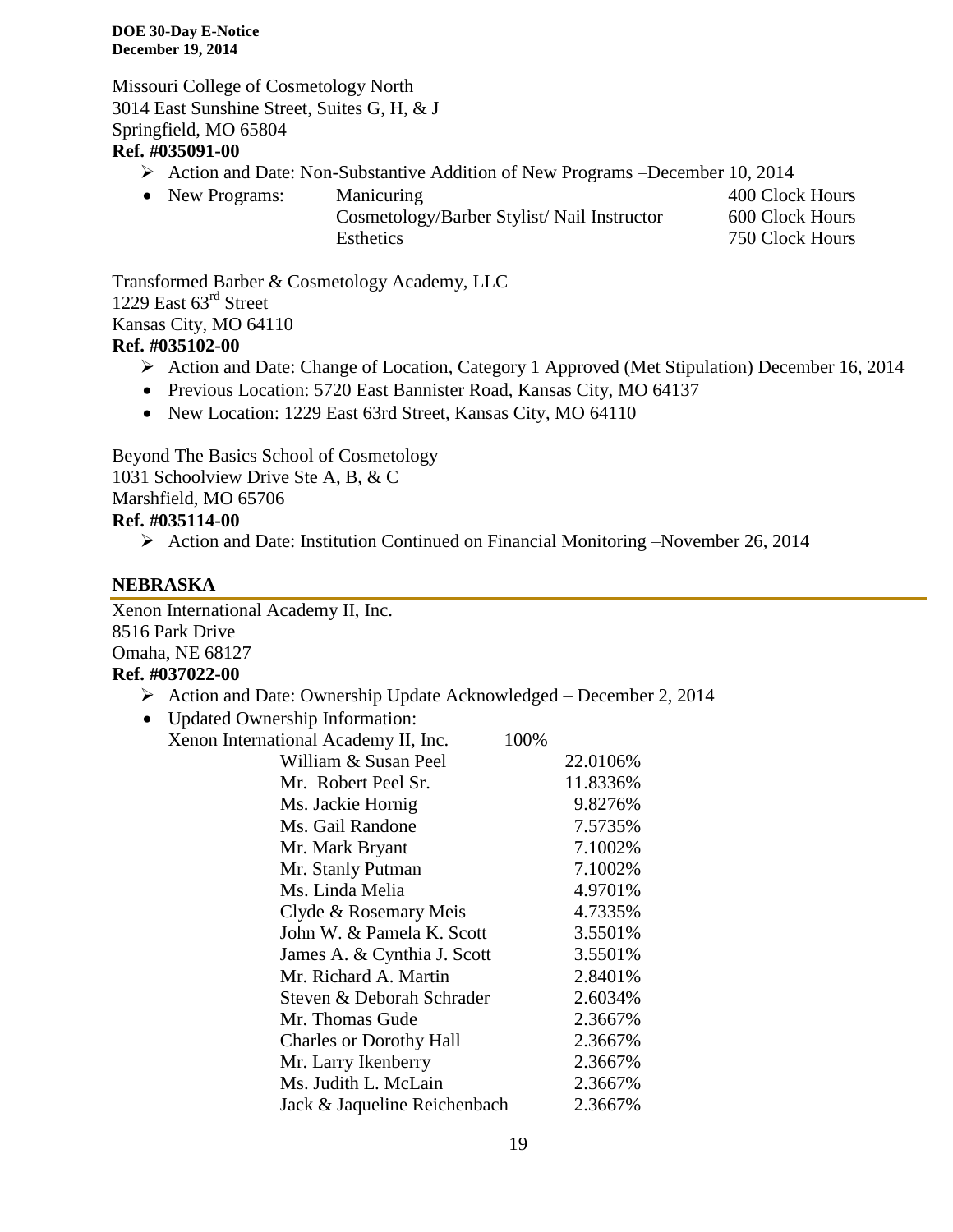#### Edward & Patricia Packett 0.4733%

Xenon International Academy II, Inc. 804 North Webb Road Grand Island, NE 68803

#### **Ref #B37022-01**

- Action and Date: Ownership Update Acknowledged December 2, 2014
- Updated Ownership Information:

| Xenon International Academy II, Inc. | 100%     |
|--------------------------------------|----------|
| William & Susan Peel                 | 22.0106% |
| Mr. Robert Peel Sr.                  | 11.8336% |
| Ms. Jackie Hornig                    | 9.8276%  |
| Ms. Gail Randone                     | 7.5735%  |
| Mr. Mark Bryant                      | 7.1002%  |
| Mr. Stanly Putman                    | 7.1002%  |
| Ms. Linda Melia                      | 4.9701%  |
| Clyde & Rosemary Meis                | 4.7335%  |
| John W. & Pamela K. Scott            | 3.5501%  |
| James A. & Cynthia J. Scott          | 3.5501%  |
| Mr. Richard A. Martin                | 2.8401%  |
| Steven & Deborah Schrader            | 2.6034%  |
| Mr. Thomas Gude                      | 2.3667%  |
| <b>Charles or Dorothy Hall</b>       | 2.3667%  |
| Mr. Larry Ikenberry                  | 2.3667%  |
| Ms. Judith L. McLain                 | 2.3667%  |
| Jack & Jaqueline Reichenbach         | 2.3667%  |
| Edward & Patricia Packett            | 0.4733%  |
|                                      |          |

#### **NEW HAMPSHIRE**

Empire Beauty Schools 556 Main Street Laconia, NH 03246 **Ref. #039004-00**

- Action and Date: Removal of Program Acknowledged December 10, 2014
- Program Removed: Advanced Esthetics Program 900 Clock Hours

Empire Beauty Schools 1328 Hooksett Road Hooksett, NH 03106 **Ref. #B39004-01**

- Action and Date: Non-Substantive Change of Addition of New Program Acknowledged December 10, 2014
- New Program: Esthetics 600 Clock Hours

800 Park Avenue Keene, NH 03431 **Ref. #039009-00**

Keene Beauty Academy **Next Renewal Date: September 2017**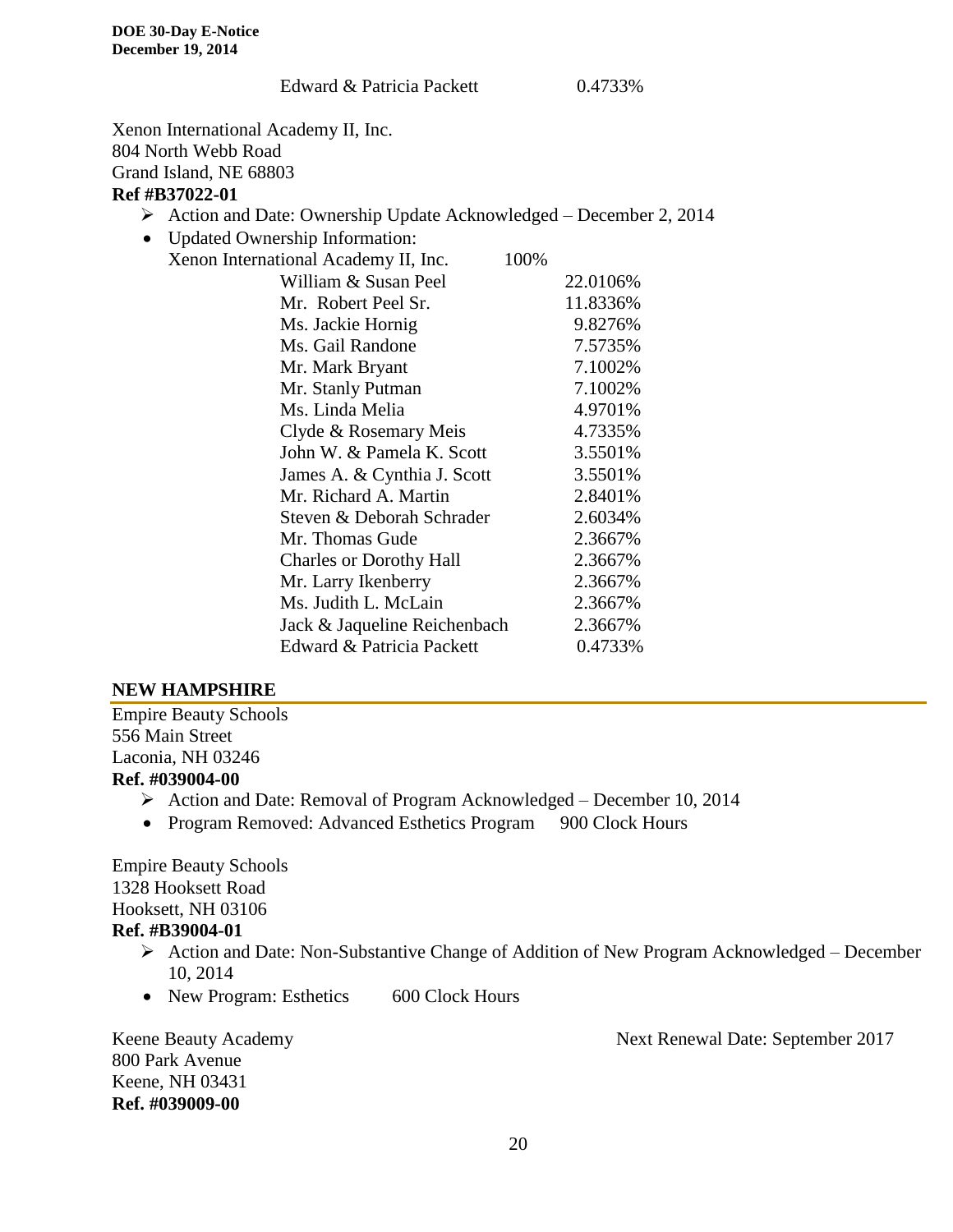$\triangleright$  Action and Date: Renewal of Accreditation – November 26, 2014

Keene Beauty Academy 800 Park Avenue Keene, NH 03431

## **Ref. #039009-00**

 $\triangleright$  Action and Date: Institution Continued on Financial Monitoring – November 26, 2014

Laird Institute of Spa Therapy 981 Second Street, Suite 4 Manchester, NH 03102 **Ref. #039012-00**

- Action and Date: Addition of New Program Approved November 26, 2014
- New Program: Advanced Spa Nails 450 Clock Hours

#### **NEW JERSEY**

Jolie Health and Beauty Academy 801 Tilton Road Northfield, NJ 08225

## **Ref. #B48071-01**

- Action and Date: Non-Substantive Change for Test Market Exception Acknowledged December 15, 2014
- Test Market Exception: Manicuring 300 Clock Hours

#### **NEW MEXICO**

Toni and Guy Hairdressing Academy 2201 Uptown Loop Road, Suite F Albuquerque, NM 87110 **Ref. #041026-00**

- Action and Date: Non-Substantive Change in Program Length Acknowledged December 10, 2014
- Previous Program Information: Esthiology 600 Clock Hours
- New Program Information: Esthiology 720 Clock Hours

Toni and Guy Hairdressing Academy 2201 Uptown Loop Road, Suite F Albuquerque, NM 87110 **Ref. #041026-00**

- Action and Date: Addition of New Program Approved (Met Stipulation) December 11, 2014
- New Program: Instructor 1000 Clock Hours

#### **NEW YORK**

Hair Design Institute at Fifth Avenue Next Renewal Date: January 2021  $375.86<sup>th</sup>$  Street Brooklyn, NY 11209 **Ref. #042067-00**  $\triangleright$  Action and Date: Renewal of Accreditation – November 26, 2014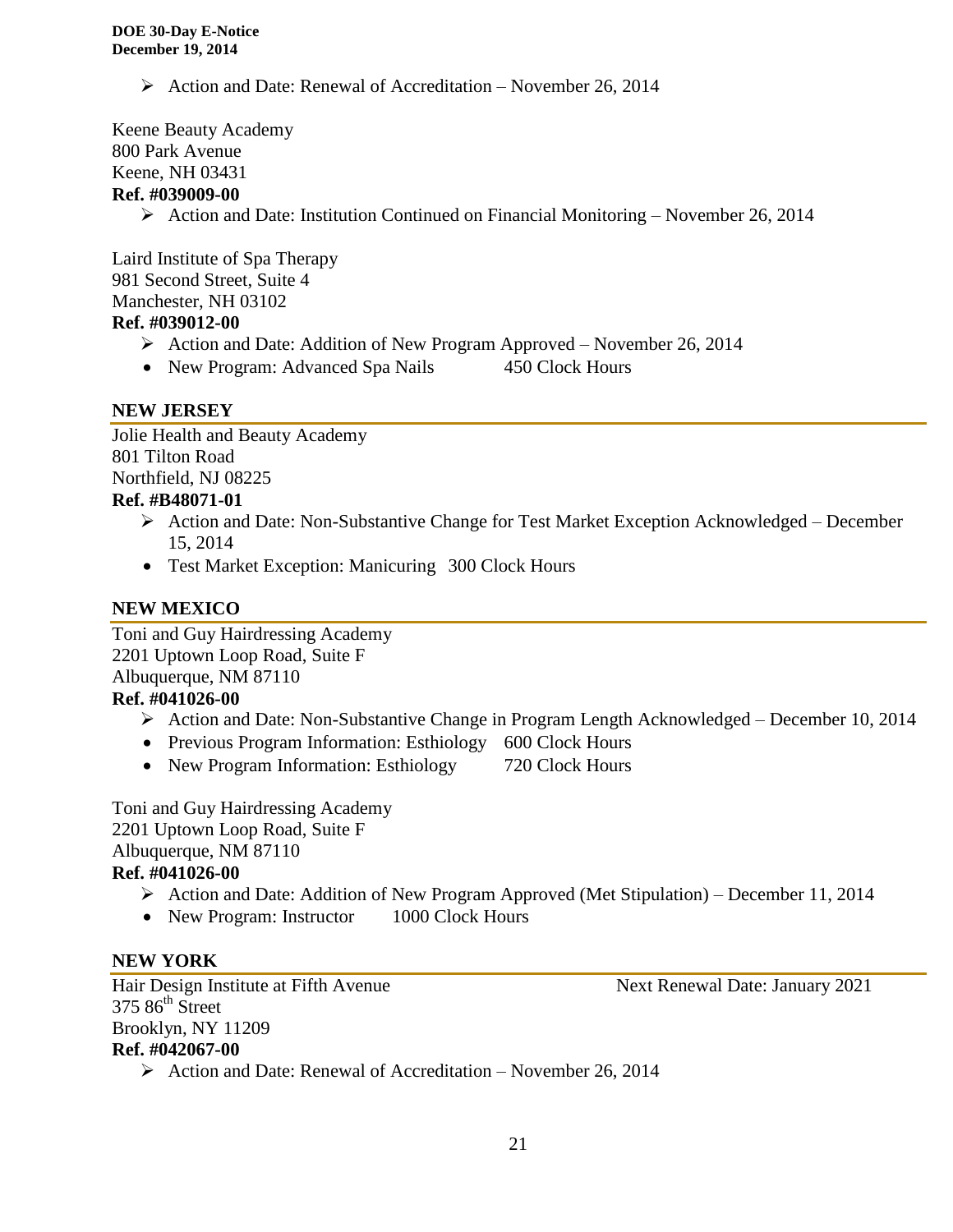| Hair Design Institute at Fifth Avenue<br>$5008^{\text{th}}$ Avenue $8^{\text{th}}$ Floor<br>New York, NY 10018<br>Ref. #B42067-01<br>$\triangleright$ Action and Date: Renewal of Accreditation – November 26, 2014 | Next Renewal Date: January 2021   |
|---------------------------------------------------------------------------------------------------------------------------------------------------------------------------------------------------------------------|-----------------------------------|
| The Orlo School of hair Design and Cosmetology<br>232 North Allen Street<br>Albany, NY 12206<br>Ref. #042084-00<br>$\triangleright$ Action and Date: Renewal of Accreditation – November 26, 2014                   | Next Renewal Date: September 2020 |
| Gloria Francis School of Make-Up Artistry<br>2 Nelson Avenue<br>Hicksville, NY 11801<br>Ref. #042131-00<br>$\triangleright$ Action and Date: Renewal of Accreditation – November 26, 2014                           | Next Renewal Date: September 2020 |
| The Cactus Academy, Ltd.<br>630 Old Country Road, Suite 0503 A<br>Garden City, NY 11530                                                                                                                             | Next Renewal Date: September 2020 |

#### **Ref. #042132-00**

 $\triangleright$  Action and Date: Renewal of Accreditation – November 26, 2014

#### **NORTH CAROLINA**

Aveda Institute Charlotte 1520 South Blvd. Suite 150 Charlotte, NC 28203 **Ref. #B28069-04**

 $\triangleright$  Action and Date: Implement Decision of the Appeal Panel (Appeal Granted) – November 26, 2014

Aveda Institute Charlotte 1520 South Blvd. Suite 150 Charlotte, NC 28203

#### **Ref. #B28069-04**

 $\triangleright$  Action and Date: Institution Removed from Monitoring (Placement) and Probation Continued – December 1, 2014

Health and Style Institute LLC Next Renewal Date: January 2021 1114 Eastchester Drive High Point, NC 27265 **Ref. #043040-00**

 $\triangleright$  Action and Date: Renewal of Accreditation – November 26, 2014

Raleigh, NC 27616 **Ref. #B43044-03**

Park West Barber School Next Renewal Date: September 2017 5209 Capital Boulevard Previous Ref. #P43044-03

Action and Date: Full Accreditation for Additional Location Granted – November 26, 2014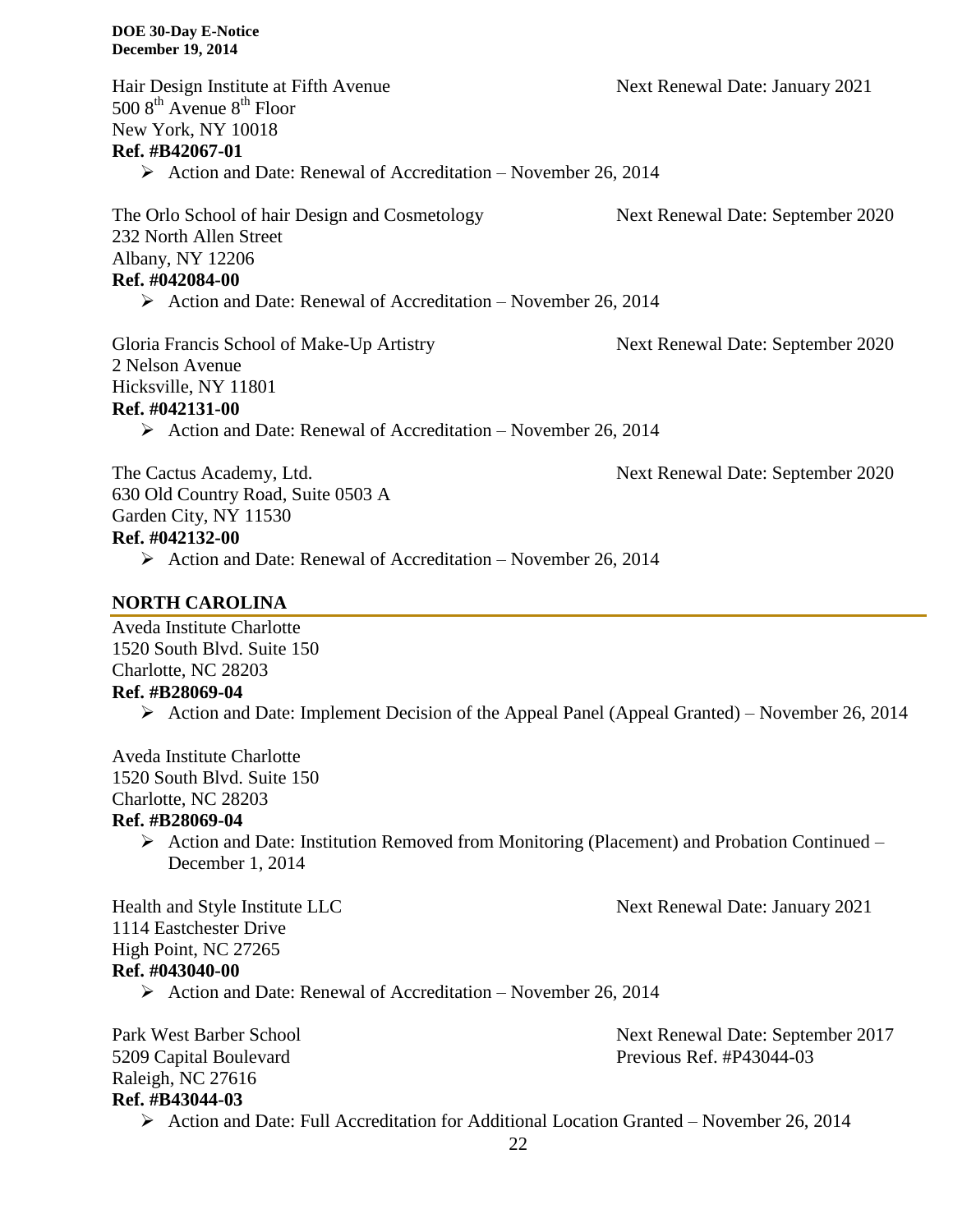#### **NORTH DAKOTA**

The Headquarters Academy of Hair Design 108 South Main Street Minot, ND 58701

#### **Ref. #044014-00**

- Action and Date: Non-Substantive Change of Name and Addition of Alternate Name Acknowledged – December 16, 2014
- Previous Institution Name: Headquarters Academy of Hair Design
- New Institution Name: The Headquarters Academy of Hair Design
- Alternate Names: Headquarters Academy of Hair Design

The HQ's Academy of Hair Design

The Salon Professional Academy Next Renewal Date: September 2020 4377 15<sup>th</sup> Avenue South

Fargo, ND 58103

#### **Ref. #044015-00**

 $\triangleright$  Action and Date: Renewal of Accreditation – November 26, 2014

The Salon Professional Academy

4377 15<sup>th</sup> Avenue South

Fargo, ND 58103

#### **Ref. #044015-00**

- Action and Date: Non-Substantive Change of Ownership Acknowledged December 2, 2014
- Previous Ownership: Salon Professionals Academy Fargo, Inc. 100% Jodi Ellingson 40.00% Jill Krahn 40.00% Michael Krier 5.00% Sherri "Shane" Bailey Krier 5.00% Mary Clare Lokken 5.00% Angela Torgeson 5.00%
- New Ownership:

| Salon Professionals Academy Fargo, Inc. | 100% |        |
|-----------------------------------------|------|--------|
| Jodi Ellingson                          |      | 45.00% |
| Jill Krahn                              |      | 45.00% |
| Michael Krier                           |      | 5.00%  |
| Sherri "Shane" Bailey Krier             |      | 5.00%  |

#### **OHIO**

Eastern Hills Academy of Hair Design 7681 Beechmont Avenue Cincinnati, OH 45255

#### **Ref. #045051-00**

- Action and Date: Non-Substantive Change of Alternate Name Acknowledged November 25, 2014
- New Alternate Name: Eastern Hills Academy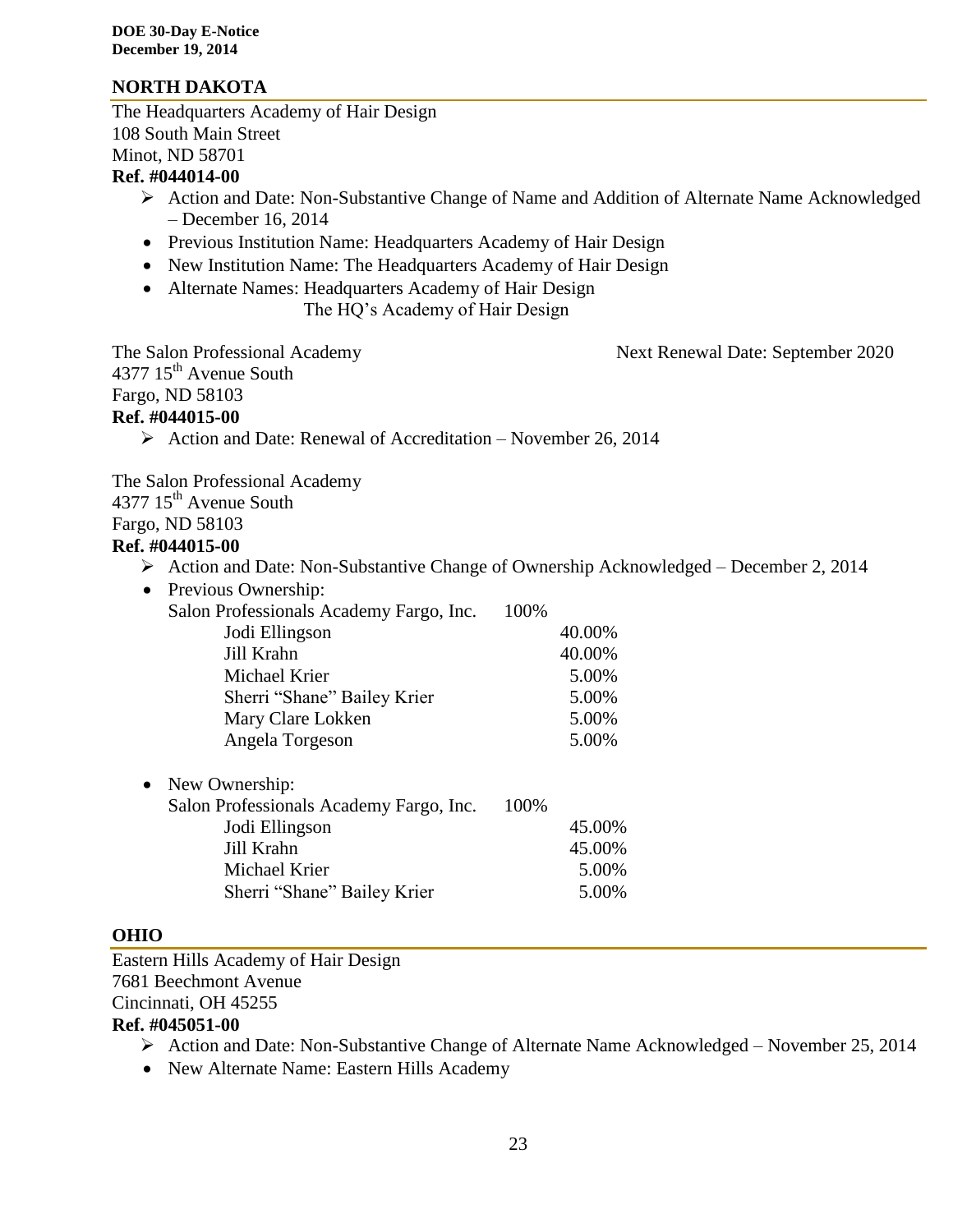Fairview Academy 22610 Lorain Road Fairview Park, OH 44126

#### **Ref. #045096-00**

 $\triangleright$  Action and Date: Implement Decision of the Appeal Panel (Appeal Granted) – November 26, 2014

Brown Aveda Institute 8816 Mentor Avenue Mentor, OH 44060 **Ref. #045103-00**

#### Action and Date: Program Name Change Acknowledged – December 10, 2014

- Previous Program Information: Nail Therapy 300 Clock Hours
- New Program Information: Managing Manicure 300 Clock Hours

Brown Aveda Institute 19336 Detroit Road B102 Rocky River, OH 44116 **Ref. #B45103-01**

- Action and Date: Program Name Change Acknowledged December 10, 2014
- Previous Program Information: Nail Therapy 300 Clock Hours
- New Program Information: Managing Manicure 300 Clock Hours

Summit Salon Academy 116 West South Boundary Street Perrysburg, OH 43551

#### **Ref. #045116-00**

- Action and Date: Non-Substantive Change of Name Acknowledged December 15, 2014
- Previous Name of Institution: The Salon Professional Academy
- New Name of Institution: Summit Salon Academy

#### **OKLAHOMA**

Imagine-Paul Mitchell Partner School 3030 William Pereira Drive Norman, OK 73072

#### **Ref. #B13034-01**

- Action and Date: Non-Substantive Change of Official Contact Acknowledged December 16, 2014
- Previous Contact Information: Matthew Smith 3030 William Periera Drive Norman, OK 73032
- New Contact Information George Brunt 5590 Canyon Wood Idaho Falls, ID 83406

Central State Beauty Academy 8494 Northwest Expressway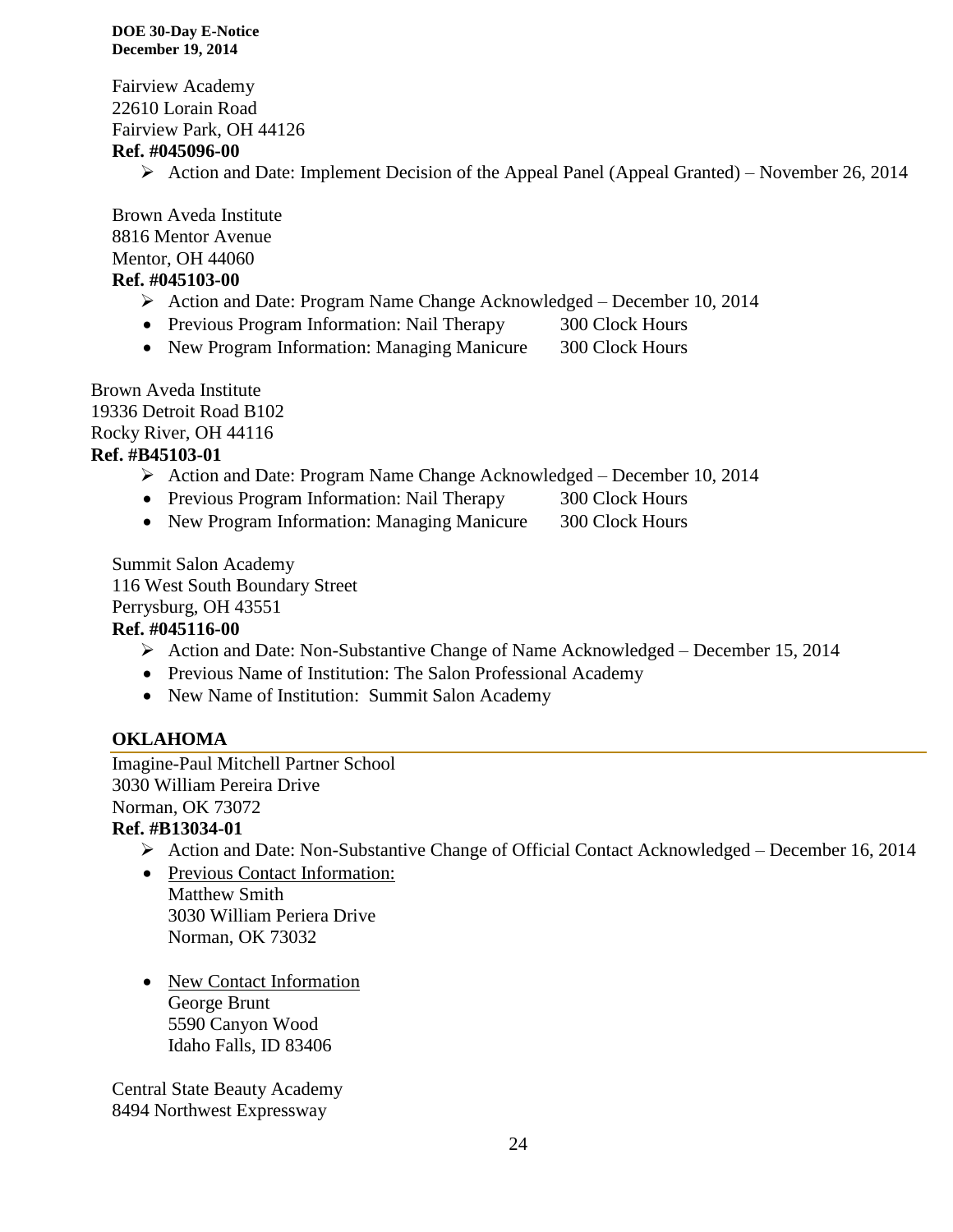Oklahoma City, OK 73162 **Ref. #046026-00**

Action and Date: Non-Substantive Change of Ownership Acknowledged – December 10, 2014

| $\bullet$ | Previous Ownership:<br>Central State Beauty Academy, Inc.<br>Carol Fisher | 100% | 100\% |
|-----------|---------------------------------------------------------------------------|------|-------|
| $\bullet$ | New Ownership:<br>Central State Beauty Academy, Inc.                      | 100% |       |

Carol Fisher 90% Michael Pugliese 10%

Central State Beauty Academy 8494 Northwest Expressway Oklahoma City, OK 73162

#### **Ref. #046026-00**

- Action and Date: Non-Substantive Change of Name Acknowledged December 11, 2014
- Previous Institution Name: Central State Beauty Academy
- New Institution Name: Central State Beauty and Wellness College

Technical Institute of Cosmetology Arts & Sciences 822 East 6<sup>th</sup> Street Tulsa, OK 74120 **Ref. #046055-00**

Action and Date: Implement Decision of the Appeal Panel (Appeal Granted) – November 26, 2014

Central State Massage Academy 8494 North West Expressway Oklahoma City, OK 73162

### **Ref. #046064-00**

Action and Date: Non-Substantive Change of Ownership Acknowledged – December 16, 2014

| • Previous Ownership:               |      |      |       |
|-------------------------------------|------|------|-------|
| Central State Massage Academy, Inc. | 100% |      |       |
| Central State Beauty Academy, Inc.  |      | 100% |       |
| Carol Fisher                        |      |      | 100\% |
| New Ownership:                      |      |      |       |
| Central State Massage Academy, Inc. | 100% |      |       |
| Central State Beauty Academy, Inc.  |      | 100% |       |
| Carol Fisher                        |      |      | 90%   |
| Michael Pugliese                    |      |      | 10%   |
|                                     |      |      |       |

JB's Hair Design and Barber College, LLC 6008 south Western Avenue Oklahoma City, OK 73139 **Ref. #046071-00**

Action and Date: Institution Continued on Financial Monitoring – November 26, 2014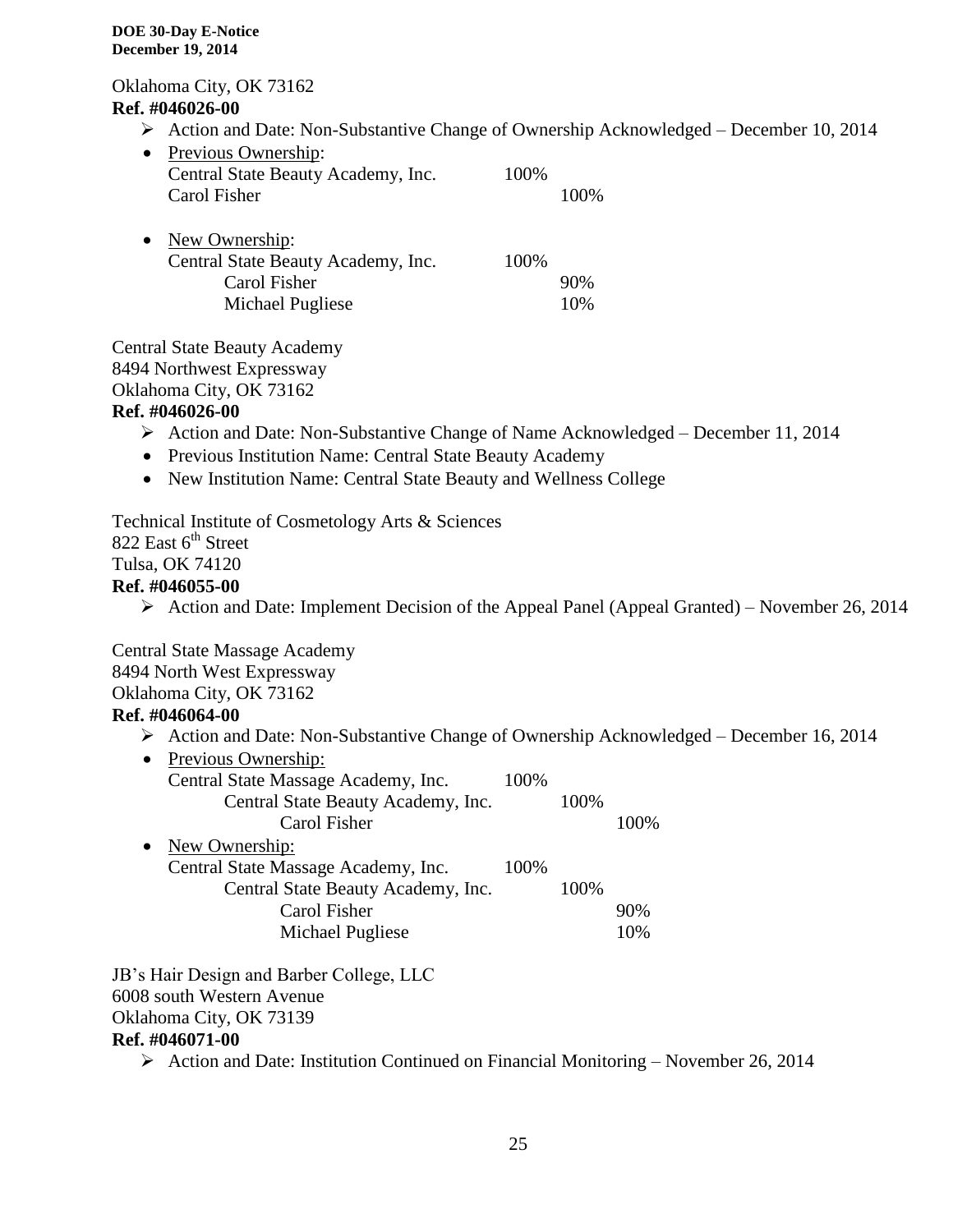#### **OREGON**

Phagans' Medford Beauty School Next Renewal Date: January 2021 2320 Poplar Drive Medford, OR 97504 **Ref. #047007-00**

 $\triangleright$  Action and Date: Renewal of Accreditation – November 26, 2014

Phagan's School of Hair Design 12000 Southeast  $82<sup>nd</sup>$  Avenue, Suite 4010 Happy Valley, OR 97086 **Ref. #047015-00**

- Action and Date: Change of Location, Category 1 Approved (Met Stipulation) December 11, 2014
- Previous Location: 1200 Southeast  $82<sup>nd</sup>$  Avenue, Suite K-217, Happy Valley, OR 97086
- New Location: 12000 Southeast  $82<sup>nd</sup>$  Avenue, Suite 4010, Happy Valley, OR 97086

Phagans' Grants Pass College of Beauty Next Renewal Date: May 2019 304 Northeast Agness Avenue, Suite F Grants Pass, OR 97526 **Ref. #047043-00**  $\triangleright$  Action and Date: Renewal of Accreditation – November 26, 2014

#### **PENNSYLVANIA**

Champs's Barber School 54 West King Street Lancaster, PA 17603 **Ref. #048122-00**

Action and Date: Institution Placed on Financial Monitoring – November 26, 2014

American Beauty Academy **Next Renewal Date: September 2020** 1166 Park Center City Lancaster, PA 17601 **Ref. #B30034-03**

 $\triangleright$  Action and Date: Renewal of Accreditation – November 26, 2014

#### **RHODE ISLAND**

Rob Roy Academy 251 Main Street Woonsocket, RI 02895 **Ref. #B31033-01**

- Action and Date: Change of Location, Category 1 Approved (Met Stipulation) December 11, 2014
- Previous Location: 800 Clinton Street, Woonsocket, RI 02895
- New Location: 251 Main Street, Woonsocket, RI 02895

#### **SOUTH CAROLINA**

International School of Beauty 7708 Asheville Highway Spartanburg, SC 29303 **Ref. #I13019-00**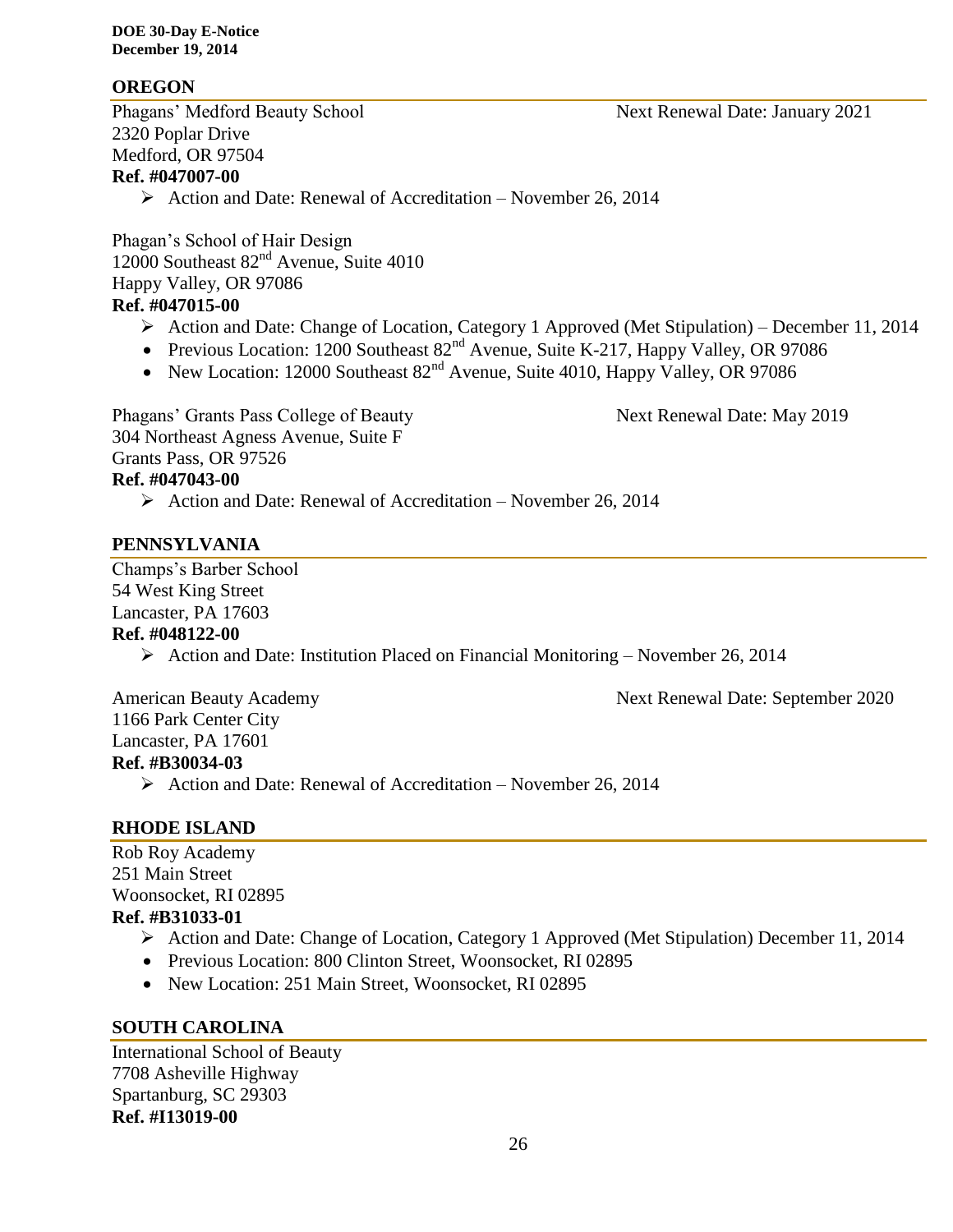- Action and Date: Non-Substantive Addition of New Program Acknowledged December 10, 2014
- New Program: Esthetics 450 Clock Hours

#### **TENNESSEE**

Paul Mitchell The School – Murfreesboro Previous Ref. #B52026-01 1720 Old Fort Parkway, Suite L200 Murfreesboro, TN 37129

#### **Ref. #052026-00**

 Action and Date: Additional Location to Main Campus, Main Campus to Additional Location Re-Designation Approved (Met Stipulation) – December 11, 2014

Paul Mitchell The School Nashville Previous Ref. #052026-00 5510 Crossings Circle Antioch, TN 37013 **Ref. #B52026-01**

 $\triangleright$  Action and Date: Additional Location to Main Campus, Main Campus to Additional Location Re-Designation Approved (Met Stipulation) – December 11, 2014

New Concepts School of Cosmetology 1412 South Lee Highway Cleveland, TN 37311

#### **Ref. #052060-00**

Action and Date: Institution Continued on Financial Monitoring – November 26, 2014

Buchanan Beauty College 925 Sevier Street Shelbyville, TN 37160 **Ref. #052061-00**

 $\triangleright$  Action and Date: Institution Continued on Financial Monitoring – November 26, 2014

Coffee County Beauty Academy 211 West Coffee Street Tullahoma, TN 37388

#### **Ref. #B52061-01**

Action and Date: Institution Continued on Financial Monitoring – November 26, 2014

Buchanan Beauty College of Pleasant View 2008 Highway 49 East Pleasant View, TN 37146 **Ref. #B52061-02**

 $\triangleright$  Action and Date: Institution Continued on Financial Monitoring – November 26, 2014

Collins School of Cosmetology 2221 Jacksboro Pike, Suite 16 C Lafollette, TN 37766 **Ref. #P27008-02**

> $\triangleright$  Action and Date: Institution Continued on Monitoring for Accreditation Standards and Criteria (Satisfactory Academic Progress Policy) – November 26, 2014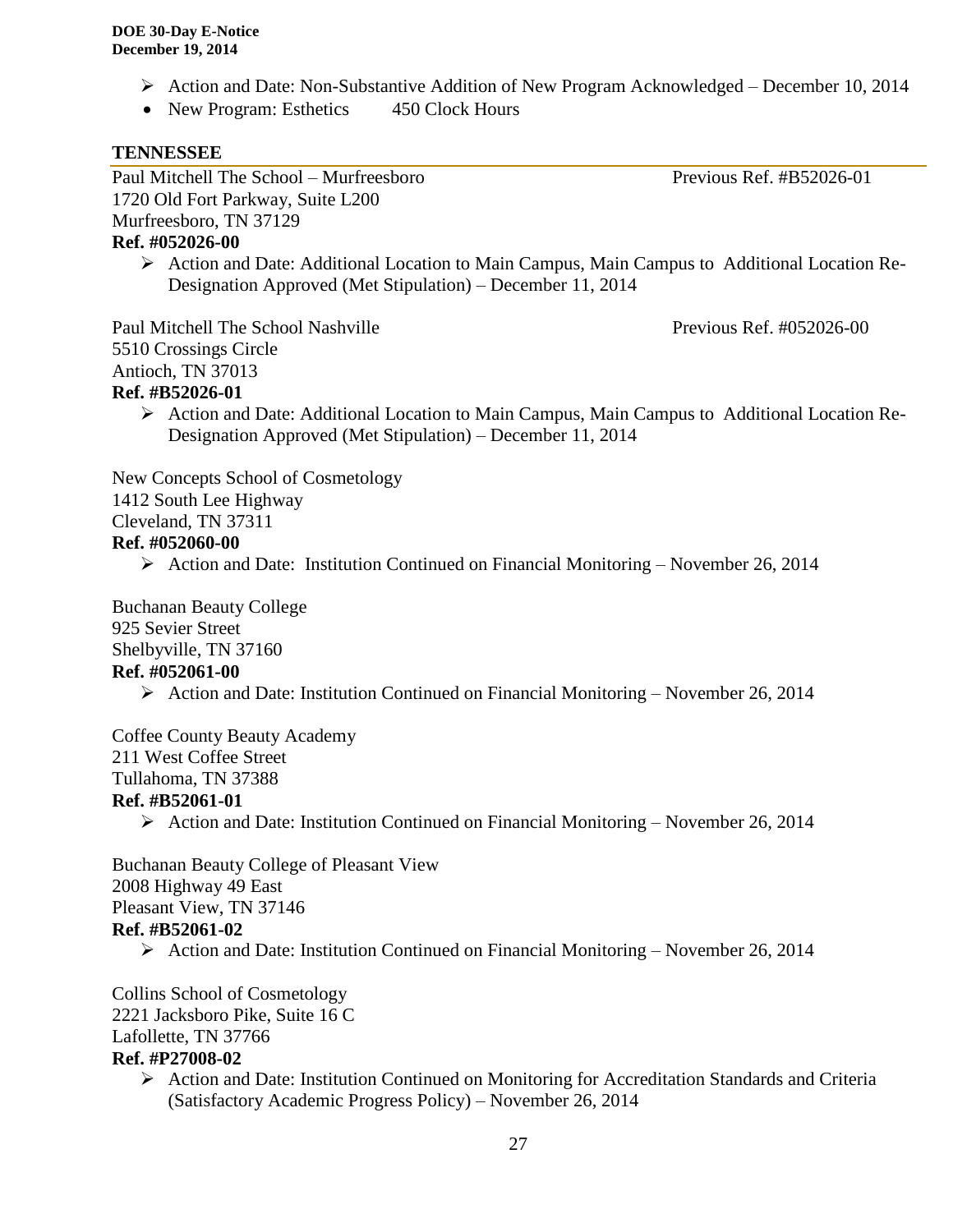#### **TEXAS**

Aveda Institute Houston Suite 100 Shenandoah, TX 77385 **Ref. #B28069-02**

Action and Date: Implement Decision of the Appeal Panel (Appeal Granted) – November 26, 2014

Aveda Institute Houston Suite 100 Shenandoah, TX 77385 **Ref. #B28069-02**

> $\triangleright$  Action and Date: Institution Removed from Monitoring (Placement) and Probation Continued – December 1, 2014

Aveda Institute Dallas 8188 Park Lane, Suite C - 150 Dallas, TX 75231 **Ref. #B28069-05**

 $\triangleright$  Action and Date: Implement Decision of the Appeal Panel (Appeal Granted) – November 26, 2014

Aveda Institute Dallas 8188 Park Lane, Suite C - 150 Dallas, TX 75231 **Ref. #B28069-05**

> $\triangleright$  Action and Date: Institution Removed from Monitoring (Placement) and Probation Continued – December 1, 2014

Aveda Institute Austin 3300 North I-35 Suite 100 Austin, TX 78705 **Ref. #B28069-07**

Action and Date: Implement Decision of the Appeal Panel (Appeal Granted) – November 26, 2014

Aveda Institute Austin 3300 North I-35 Suite 100 Austin, TX 78705

#### **Ref. #B28069-07**

 $\triangleright$  Action and Date: Institution Removed from Monitoring (Placement) and Probation Continued – December 1, 2014

I.T.S. Academy of Beauty 1101 Melbourne, Suite B5A Hurst, TX 76053-6204

#### **Ref. #B41010-12**

- Action and Date: Non-Substantive Change for Addition of New Program Approved (Met Stipulation) – December 10, 2014
- New Program: Esthetics 750 Clock Hours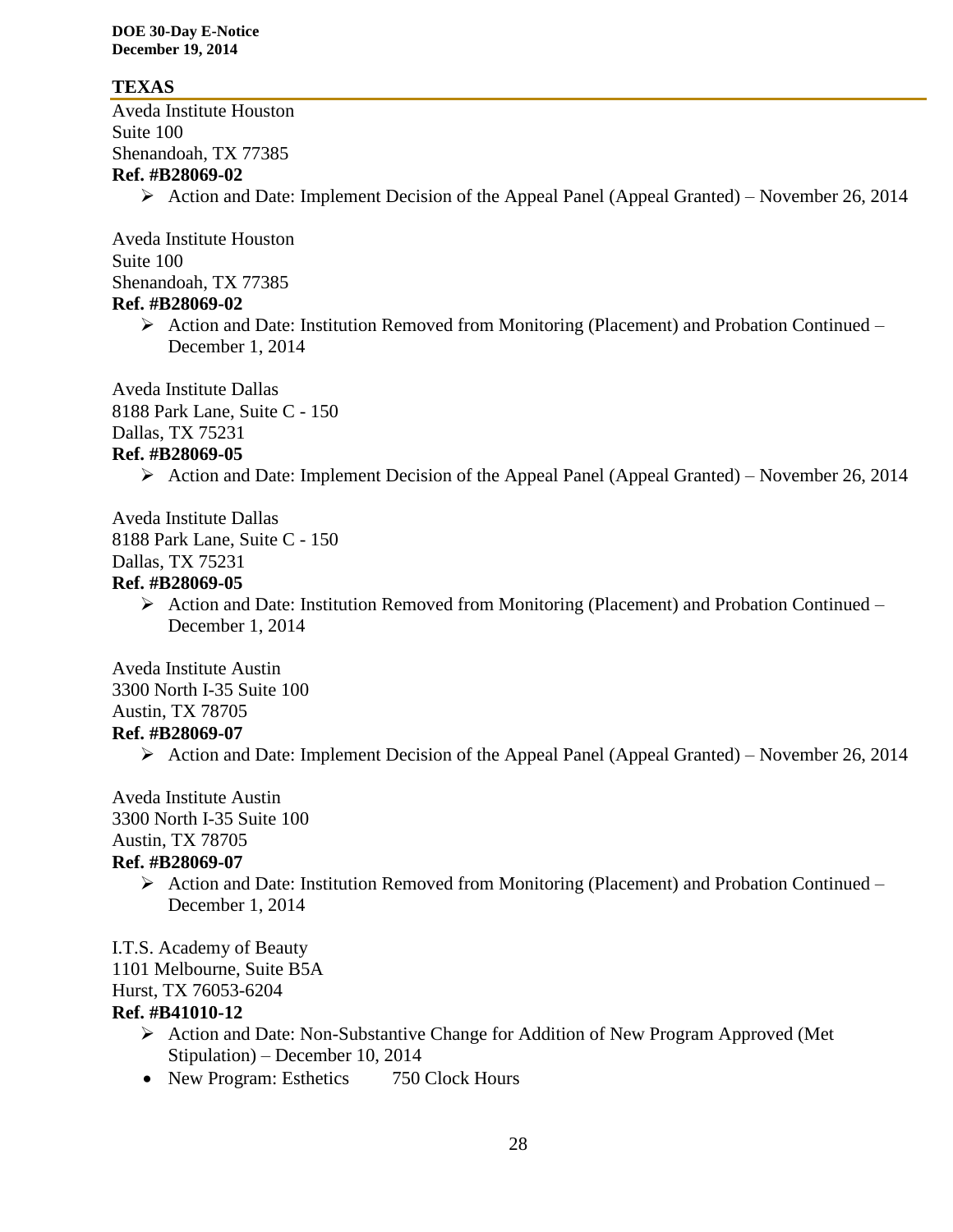I.T.S. Academy of Beauty 2401 South Stemmons Freeway, Suite #2194 Lewisville, TX 75067

#### **Ref. #B41010-16**

- Action and Date: Non-Substantive Change for Addition of New Program Approved (Met Stipulation) – December 10, 2014
- New Program: Esthetics 750 Clock Hours

Cosmetology Career Institute 5015-A Wesley Street Greenville, TX 75402 **Ref. #053180-00**

- $\triangleright$  Action and Date: Addition of New Program Approved November 26, 2014
- New Program: Esthetician 750 Clock Hours

MJ's Beauty Academy, Inc. 3662 West Camp Wisdom Road, Suite 2016 Dallas, TX 75237

#### **Ref. #053183-00**

- Action and Date: Non-Substantive Change of Alternate Names Used Acknowledged December 11, 2014
- Alternate Institution Names: MJ's Beauty Academy

Beauty Academy

Texas Beauty College 3534 Denton Highway Haltom City, TX 76117 **Ref. #053199-00**

- Action and Date: Non-Substantive to Substantive Change in Program Length November 26, 2014
- Current Program Length: Instructor 250 Clock Hours
- New Program Length: Instructor 500 Clock Hours

2401 South Stemmons Freeway Previous Ref. #P41010-16

I.T.S. Academy of Beauty **Next Renewal Date: September 2016** 

Suite #2124 Lewisville, TX 75067

#### **Ref. #B41010-16**

Action and Date: Full Accreditation for Additional Location Granted – November 26, 2014

#### **UTAH**

Paul Mitchell The School Ogden 2285 Grant Avenue Ogden, UT 84401

#### **Ref. #B54033-02**

- ▶ Action and Date: Non-Substantive Change for Addition of New Program Acknowledged December 10, 2014
- New Program: Barber 1000 Clock Hours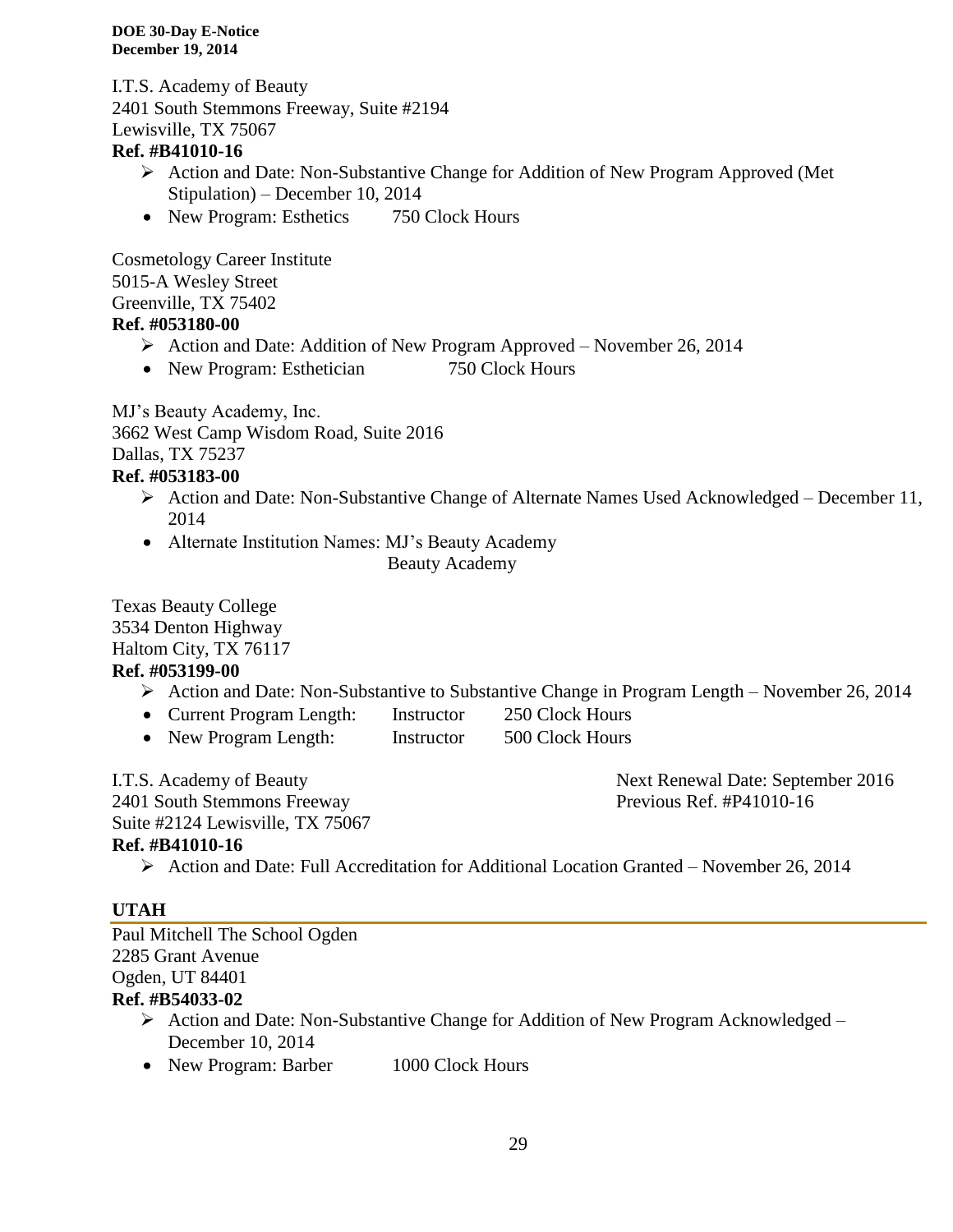Aveda Institute Provo 210 North University Avenue Provo, UT 84601

#### **Ref. #054045-00**

- $\triangleright$  Action and Date: Change of Location Approved (Met Stipulation) December 10, 2014
- Previous Location: 1700 North State Street, Suite #18, Provo, UT 84604
- New Location: 210 North University Avenue, Provo, UT 84601

Paul Mitchell The School Logan 255 South Main Street, Suite 200 Logan, UT 84321 **Ref. #054047-00**

 $\triangleright$  Action and Date: Institution Continued on Financial Monitoring – November 26, 2014

Color My Nails School of Nail Technology 85 East 7200 South Midvale, UT 84047 **Ref. #054048-00**

Action and Date: Institution Removed from Probation – November 26, 2014

Renaissance Academie, LLC 1460 North Moon River Drive Provo, UT 84604

#### **Ref. #054057-00**

 $\triangleright$  Action and Date: Institution Continued on Financial Monitoring – November 26, 2014

Acaydia Spa and School of Aesthetics, LLC 86 North University Avenue, Suite 130 Provo, UT 84601 **Ref. #054061-00**

Action and Date: Program Name Changes Acknowledged – December 10, 2014

| • Previous Program Names: | <b>Basic Aesthetics</b>              | 600 Clock Hours  |
|---------------------------|--------------------------------------|------------------|
|                           | Master Aesthetics Level 2            | 600 Clock Hours  |
|                           | <b>Master Aesthetics</b>             | 1200 Clock Hours |
| • New Program Names:      | <b>Level I Basic Aesthetics</b>      | 600 Clock Hours  |
|                           | Level II Master – Medical Aesthetics | 600 Clock Hours  |
|                           | Master – Medical Aesthetics          | 1200 Clock Hours |
|                           |                                      |                  |

#### **VERMONT**

O'Briens Aveda Institute 1475 Shelburne Road South Burlington, VT 05403

#### **Ref. #055001-00**

- $\triangleright$  Action and Date: Non-Substantive Test Market Exception December 10, 2014
- Test Market Exception: Esthetics 600 Clock Hours

#### **VIRGINIA**

Park West Barber School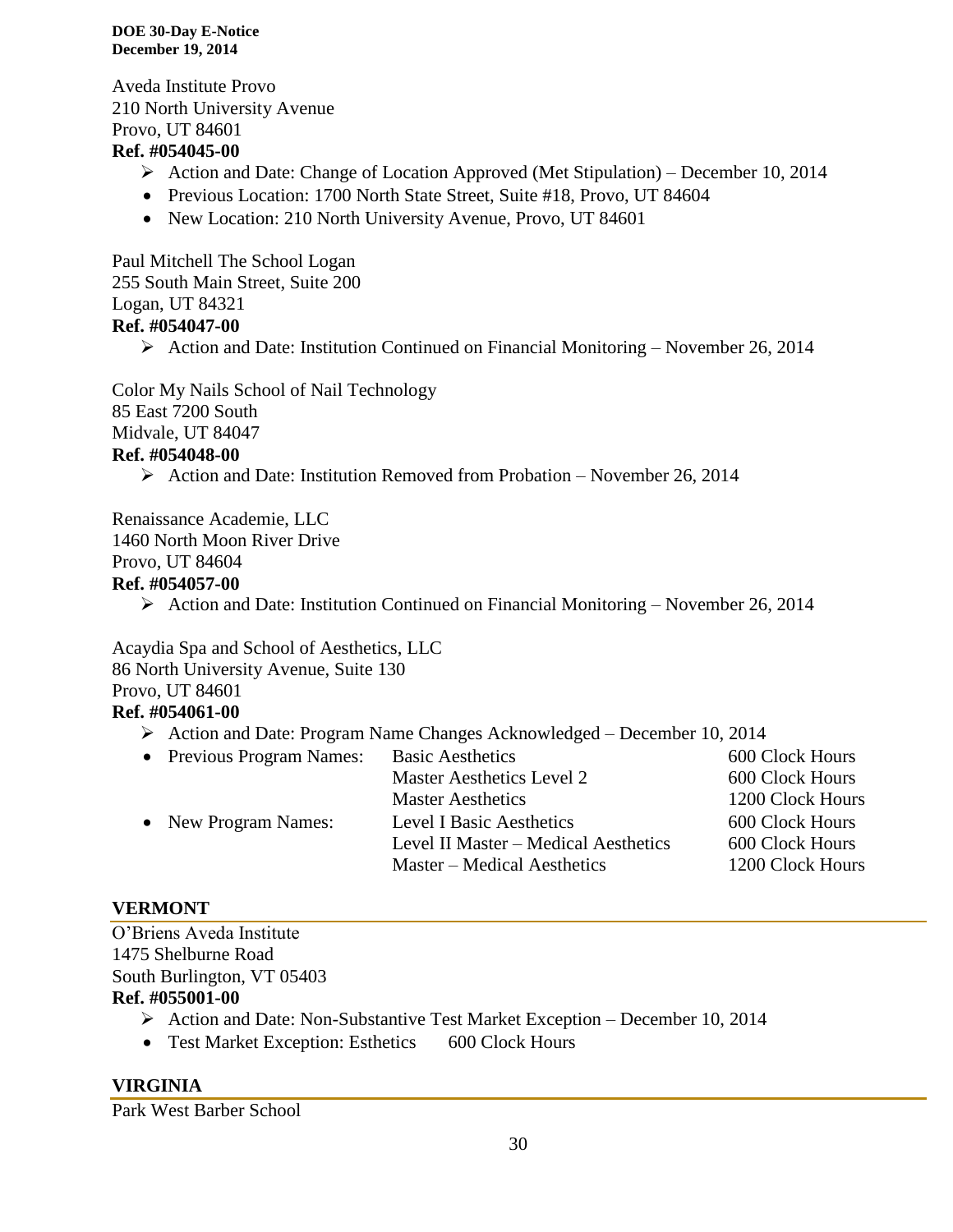13800 Coppermine Road Herndon, VA 20171 **Ref. #P43044-04**

- $\triangleright$  Action and Date: Addition of New Program Approved with Stipulation and Directive November 26, 2014
- New Program: Cosmetology Non-Traditional Online Classroom 1800 Clock Hours

Park West Barber School 13800 Coppermine Road Herndon, VA 20171 **Ref. #P43044-04**

- $\triangleright$  Action and Date: Addition of New Program Approved with Stipulation and Directive November 26, 2014
- New Program: Barber Non-Traditional Online Classroom 1800 Clock Hours

Park West Barber School 13800 Coppermine Road Herndon, VA 20171

#### **Ref. #P43044-04**

- $\triangleright$  Action and Date: Change of Location Approved with Stipulations November 26, 2014
- Previous Location: 13800 Coppermine Road, Herndon, VA 20171
- New Location: 5384 D. N. Kings Highway, Alexandria, VA 22303

Virginia School of Hair Design Next Renewal Date: May 2018 101 West Queens Way Hampton, VA 23669

- **Ref. #056005-00**
	- $\triangleright$  Action and Date: Renewal of Accreditation November 26, 2014

Empire Beauty School Next Renewal Date: September 2020

10807 Hull Street Road Midlothian, VA 23112 **Ref. #B48017-05**

 $\triangleright$  Action and Date: Renewal of Accreditation – November 26, 2014

Empire Beauty School Next Renewal Date: September 2020

9049 West Broad Street, #3 Richmond, VA 23294

#### **Ref. #B48017-06**

 $\triangleright$  Action and Date: Renewal of Accreditation – November 26, 2014

#### **WASHINGTON**

Northwest Hair Academy 615 South 1<sup>st</sup> Street Mt. Vernon, WA 98273 **Ref. #057040-00** Action and Date: Institution Continued on Financial Monitoring - November 26, 2014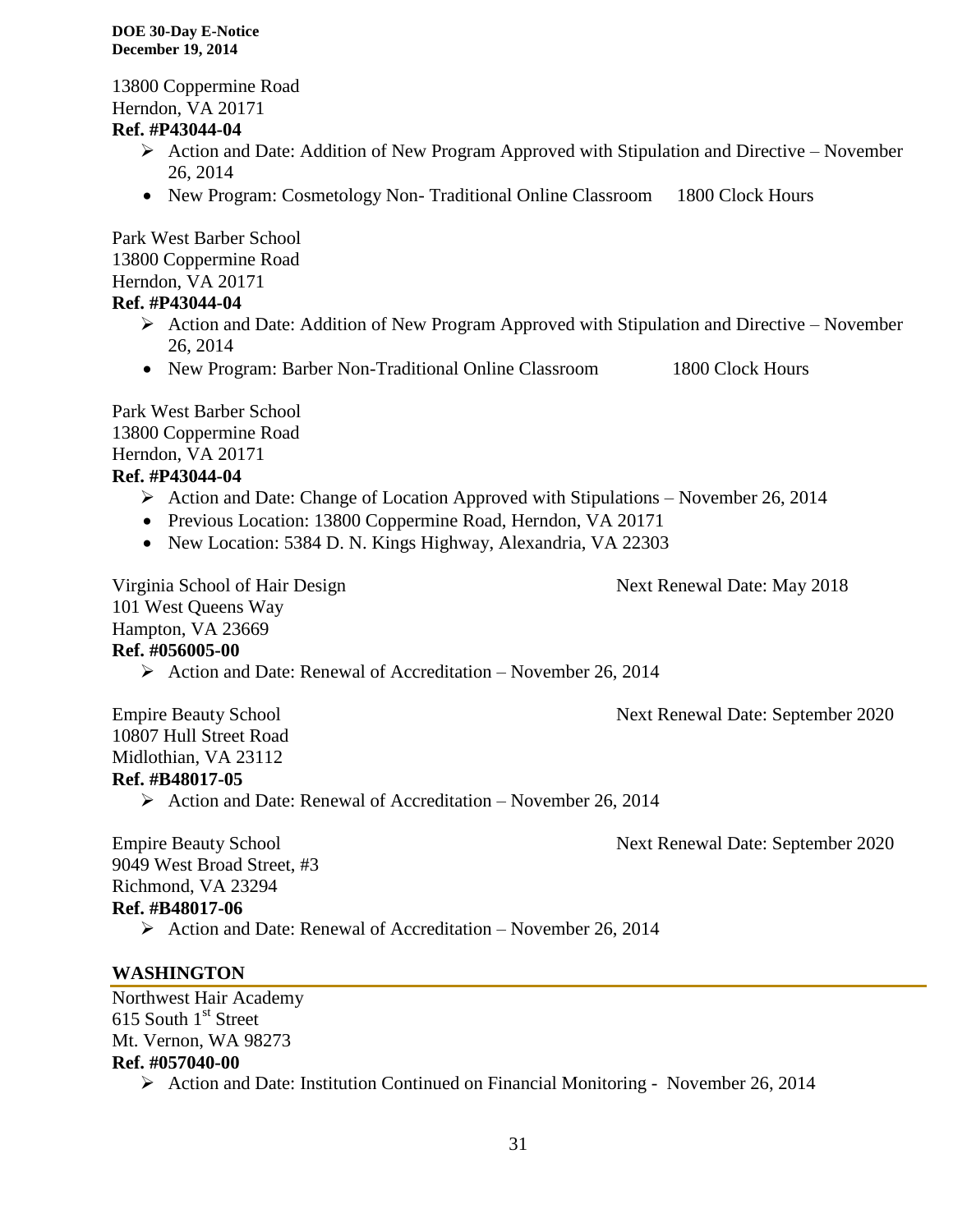Northwest Hair Academy 520 128<sup>th</sup> Street, SW Suite A-8 Everett, WA 98204 **Ref. #B57040-01**

 $\triangleright$  Action and Date: Institution Continued on Financial Monitoring – November 26, 2014

International Beauty Education Center 12832 West Sunset Highway Airway Heights, WA 99001 **Ref. #I14236-00**

Action and Date: Non-Substantive Change in Program Length Acknowledged – December 10, 2014

| • Previous Program Information: |             | Cosmetology 1600 Clock Hours |
|---------------------------------|-------------|------------------------------|
|                                 | Esthetics   | 750 Clock Hours              |
|                                 | Manicuring  | 600 Clock Hours              |
| • New Program Information:      | Cosmetology | 1650 Clock Hours             |
|                                 | Esthetics   | 800 Clock Hours              |
|                                 | Manicuring  | 700 Clock Hours              |

#### **WASHINGTON DC**

Aveda Institute Washington D.C. 713 7th Street N.W. Washington, DC 20001

#### **Ref. #B28069-06**

 $\triangleright$  Action and Date: Implement Decision of the Appeal Panel (Appeal Granted) – November 26, 2014

Aveda Institute Washington D.C. 713 7th Street N.W. Washington, DC 20001 **Ref. #B28069-06**

 Action and Date: Institution Removed from Monitoring (Placement) and Probation Continued – December 1, 2014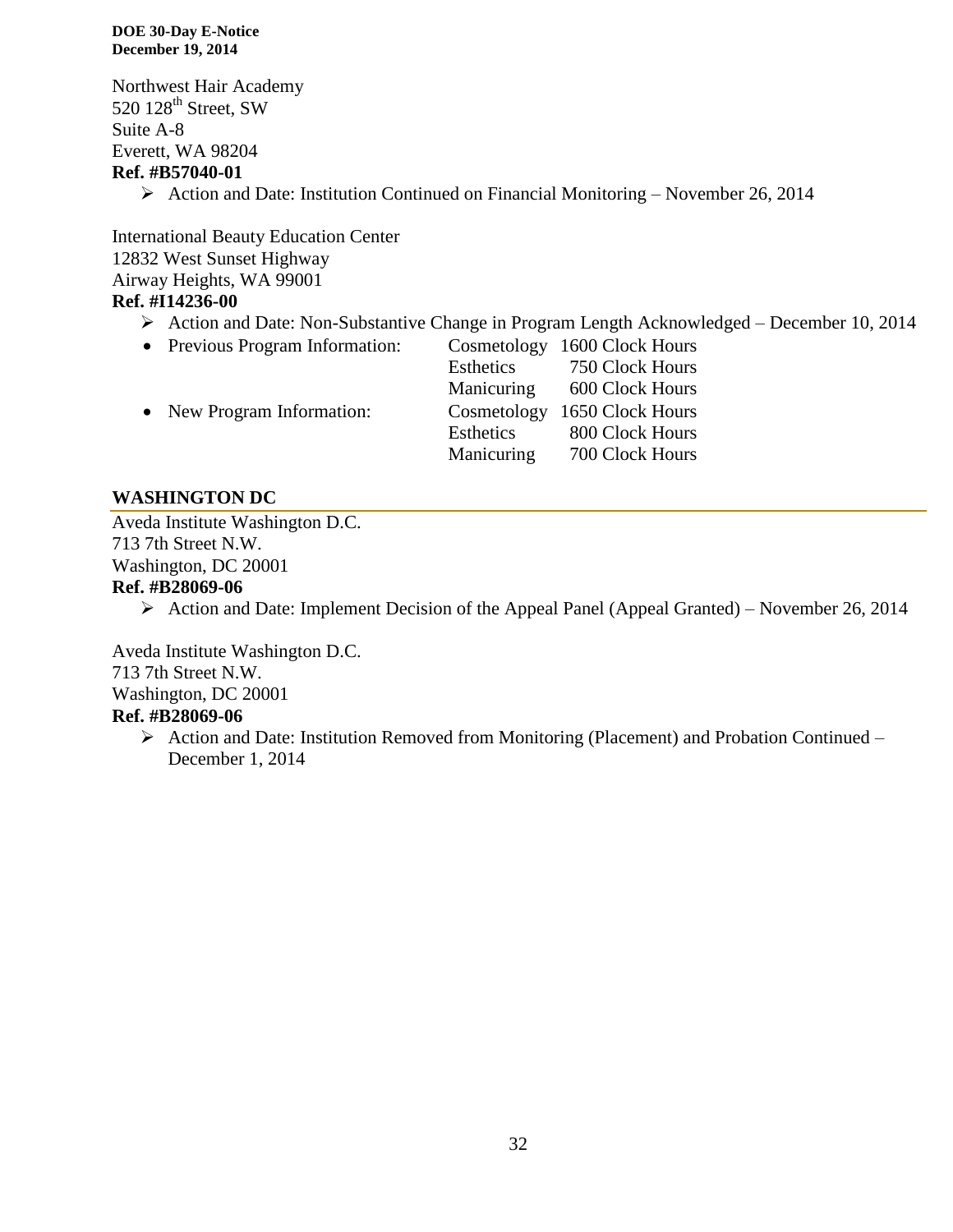#### **To The Following:**

#### **United States Department of Education**

- **Ms. Kathleen Hochhalter- Special Assistant-- Administrative Actions & Appeals Division**
- **MS. Mary Gust- Director-- Administrative Actions & Appeals Division**
- **Department of Education Accreditation Division- USDOE-- Washington, DC**
- Ms. Cathy Sheffield- Accreditation & State Liaison Office-- USDOE--- Washington, DC
- **MS. Rachael Shultz- Accreditation and State Liaison Office-- USDOE --- Washington, DC**
- Ms. Lauren Pope- Administrative Actions and Appeals Services Group-- Washington, DC
- Ms. Patrice Fleming-Team Leader-- School Participation Team--- Boston/New York
- **MS. Betty Coughlin- Area Case Director-- School Participation Team--- Boston/New York**
- Ms. Tracy Nave-Team Leader-- School Participation Team--- Boston/New York
- **Mr. Christopher Curry- Team Leader-- School Participation Team--- Boston/New York**
- Ms. Martina Fernandez-Rosario- Acting Area Case Director-- School Participation---
- **San Francisco/Seattle**
- **MS. Kerry O'Brien- Team Leader-- School Participation Team--- Denver**
- **Mr. Michael Frola- Area Case Director-- School Participation Team--- Philadelphia**
- **MS. Nancy Paula Gifford- Area Case Director-- School Participation Team--- Philadelphia**
- Ms. Sherrie Bell- Compliance Manager—School Participation Team--- Philadelphia
- Mr. Jesus Moya- Team Leader-- School Participation Team--- Dallas
- **MS. Kim Peeler-Team Leader-- School Participation Team--- Dallas**
- **Ms. Cynthia Thorton- Area Case Director for Region 6-- School Participation Team--- Dallas**
- **Mr.** Christopher Miller-Team Leader-- School Participation Team--- Atlanta
- **Mr. Ralph Lobosco- Area Case Director-- School Participation Team--- Kansas City**
- Mr. Douglas Parrott- Area Case Director-- School Participation Team--- Chicago/Denver
- **MS. Carolyn White-Team Director-- School Participation Team--- South Central**

#### **Accreditors**

- **Mr. Bill Larkin- Executive Director-- ACCET**
- **Mr. Michale McComis, Ed.D.- Executive Director-- ACCSC**
- Mr. Albert Gray, Ph.D.- Executive Director-- ACICS
- **Dr.** Gary Puckett- Executive Director-- COE

#### **State Authorities**

- **Mr.** Bob McKee- AL State Board of Cosmetology-- Montgomery, AL
- Ms. Theresa Bunch- AZ State Board of Cosmetology-- Tempe, AZ
- Ms. Kelli Kersey- AR Department of Health (Section Chief, Cosmetology)-- Little Rock, AR
- Mr. Charles Kirkpatrick- AR State Board of Barber Examiners-- Little Rock, AR
- Ms. Kristy Underwood- CA Board of Barbering & Cosmetology-- Sacramento, CA
- Ms. Christine Jones- CA Board of Barbering & Cosmetology-- Sacramento, CA
- **Ms. Leeza Rifredi** Licensing Manager BPPE--CA
- Ms. Joanne Wenzel Bureau Chief BPPE—CA
- Ms. Yvette Johnson Enforcement Chief BPPE CA
- **Ms. Pamela Goens- CO Office of Barber & Cosmetology Licensure-- Denver, CO**
- **Mr. Douglas Parrott- Area Case Director-- School Participation Team—Denver, CO**
- Ms. Janet Brancifort- CT Examining Board for Barbers, Hairdressers, & Cosmeticians-- Hartford, CT
- Ms. Judy Letterman- DE Board of Cosmetology & Barbering-- Dover, DE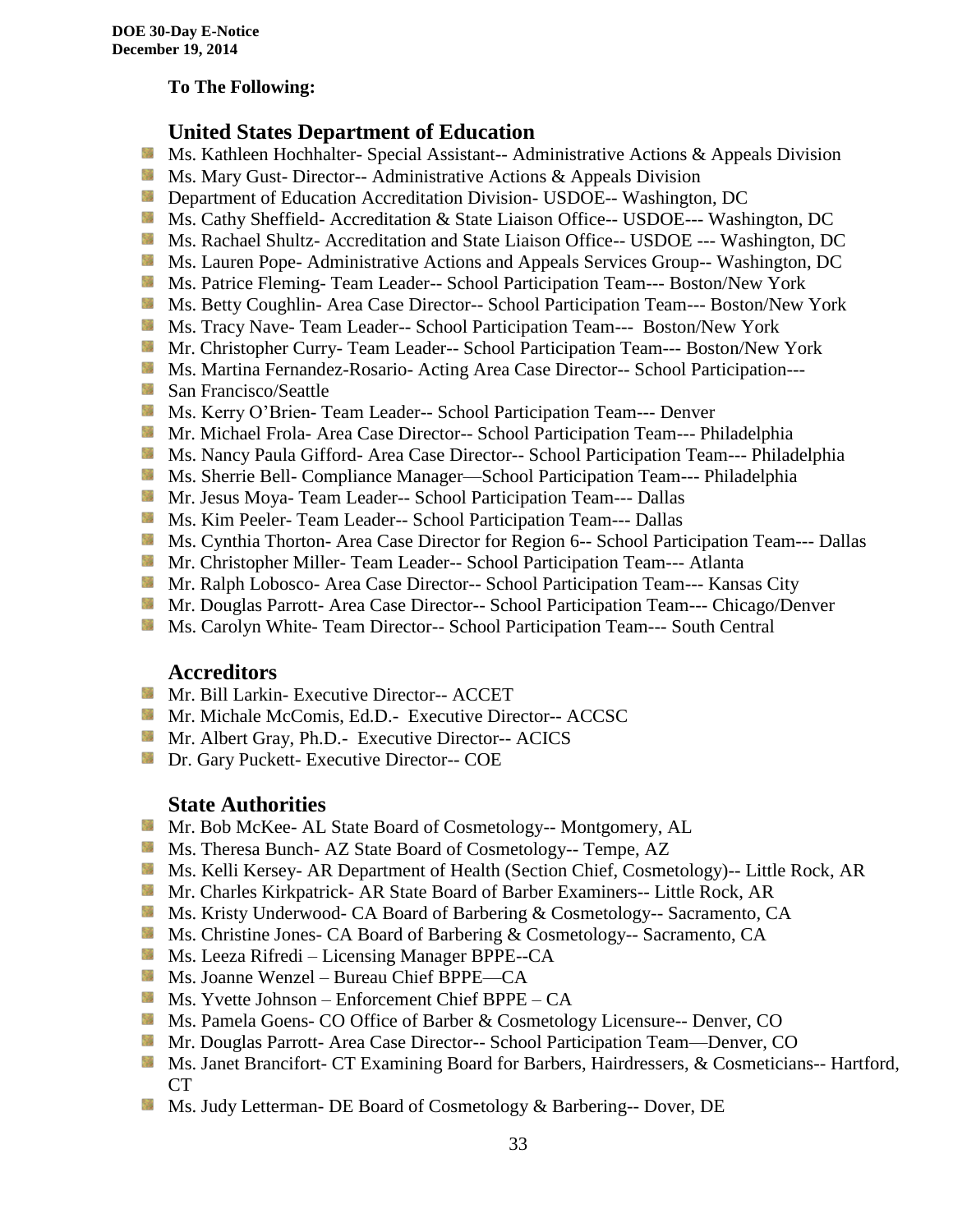- **Mr.** Clifford Cooks- DC Department of Consumer & Regulatory Affairs-- Washington, DC
- Ms. Robyn Barineau- FL State Board of Cosmetology & Barbers Board-- Tallahassee, FL
- Mr. Josh Waters- GA State Board of Cosmetology & GA Board of Barbers-- Macon, GA
- **Ms. Margaret Guerrero- Guam Board of Barbering & Cosmetology-- Mangilao, Guam**
- **Ms. Laureen Kai- HI Barbering & Cosmetology Department-- Honolulu, HI**
- **Ms.** Tana Cory- ID Bureau of Occupational Licenses-- Boise, ID
- Ms. Valerie Fenske Idaho State Board of Education ID
- **Ms. Keri Ginger- IL Department of Financial & Professional Regulation-- Springfield, IL**
- Side. Ms. Tracy Hicks- IN Professional Licensing Agency-- Indianapolis, IN
- Ms. Susan Reynolds- Iowa Board of Cosmetology Arts & Sciences—Des Moines, IA
- Ms. Chiquita C. Coggs- KS State Board of Cosmetology-- Topeka, KS
- 56 Mr. H.R. Vacek- KS State Barber Board-- Topeka, KS
- Mr. Charles Lykins- KY Board of Hairdressers & Cosmetologists-- Frankfort, KY
- **Mr.** Steven Young-LA State Board of Cosmetology-- Baton Rouge, LA
- **Ms.** Latrice Matthews- LA Board of Barber Examiners-- Baton Rouge, LA
- **Ms.** Geraldine Betts- ME Office of Professional & Occupational Regulation-- Augusta, ME
- **Mr.** James Liddell ME Office of Professional & Occupational Regulation—Augusta, ME
- **Mr. Robert Wood- MD State Board of Cosmetologists-- Baltimore, MD**
- **Maryland State Board of Barbers- Baltimore, MD**
- **Sandra Velasquez-MA Board of Cosmetology-- Boston, MA**
- Ms. Mary Jayne Fay, Ed.D.- MA Department of Education-- Malden, MA
- Sila Ms. Linda Clewley- MI State Board of Cosmetology-- Lansing, MI
- **Ms.** Gina Stauss- MN Board of Cosmetologist Examiners-- Minneapolis, MN
- **M** Minnesota Board of Cosmetologists Examiners –Minneapolis, MN
- 59 Ms. Cynthia Johnson- MS State Board of Cosmetology--Jackson, MS
- Ms. Emily Carroll- MO State Board of Cosmetology-- Jefferson City, MO
- Mr. Dennis Clark- MT Board of Barbers & Cosmetologists-- Helena, MT
- Ms. Kris Chiles- NE State Board of Cosmetology Examiners-- Lincoln, NE
- Nebraska Board of Barber Examiners- Lincoln, NE
- Ms. Nadine Griego- NV State Board of Cosmetology-- Las Vegas, NV
- **Nevada State Board of Massage Therapy- Las Vegas, NV**
- Ms. Kathryn Wantuck- NH State Board of Barbering, Cosmetology, and Esthetics-- Concord, NH
- Mr. Jay Malanga- NJ Board of Cosmetology & Hairstyling-- Newark, NJ
- Ms. Antoinette Griego- NM State Board of Barbers & Cosmetologists-- Santa Fe, NM
- **Ms. Kathleen McCoy- NY Department of State-Division of Licensing Services-- Albany, NY**
- Ms. Carol Yates- NY State Education Department-Bureau of Proprietary School Supervision--Albany, NY
- Ms. Lynda Elliott- NC State Board of Cosmetic Art Examiners- Raleigh, NC
- **Mr. Wayne Mixon North Carolina Board of Barber Examiners- Raleigh, NC**
- Ms. Sue Meier- ND State Board of Cosmetology-- Bismarck, ND
- **Ms. Tona Stevenson- North Dakota State Board of Barber Examiners-- Dickenson, ND**
- Ms. Lori Pearson- Acting Executive Director-- OH State Board of Cosmetology--- Grove City, OH
- **Ms. Sherry Lewelling- OK Board of Cosmetology-- Oklahoma City, OK**
- **Ms. Samantha Patnode- OR Health Licensing Agency-- Salem, OR**
- Mr. Juan Baez-Arevalo Director of Private Post Secondary Education Oregon Higher Education Coordinating Commission- OR
- **Ms. Helen Dunford Oregon High Education Coordinating Council OR**
- Ms. Kelly Diller- PA State Board of Cosmetology-- Harrisburg, PA
- Mr. Juan Bigio Ramos, Ph.D.- PR General Council of Education-- San Juan, PR